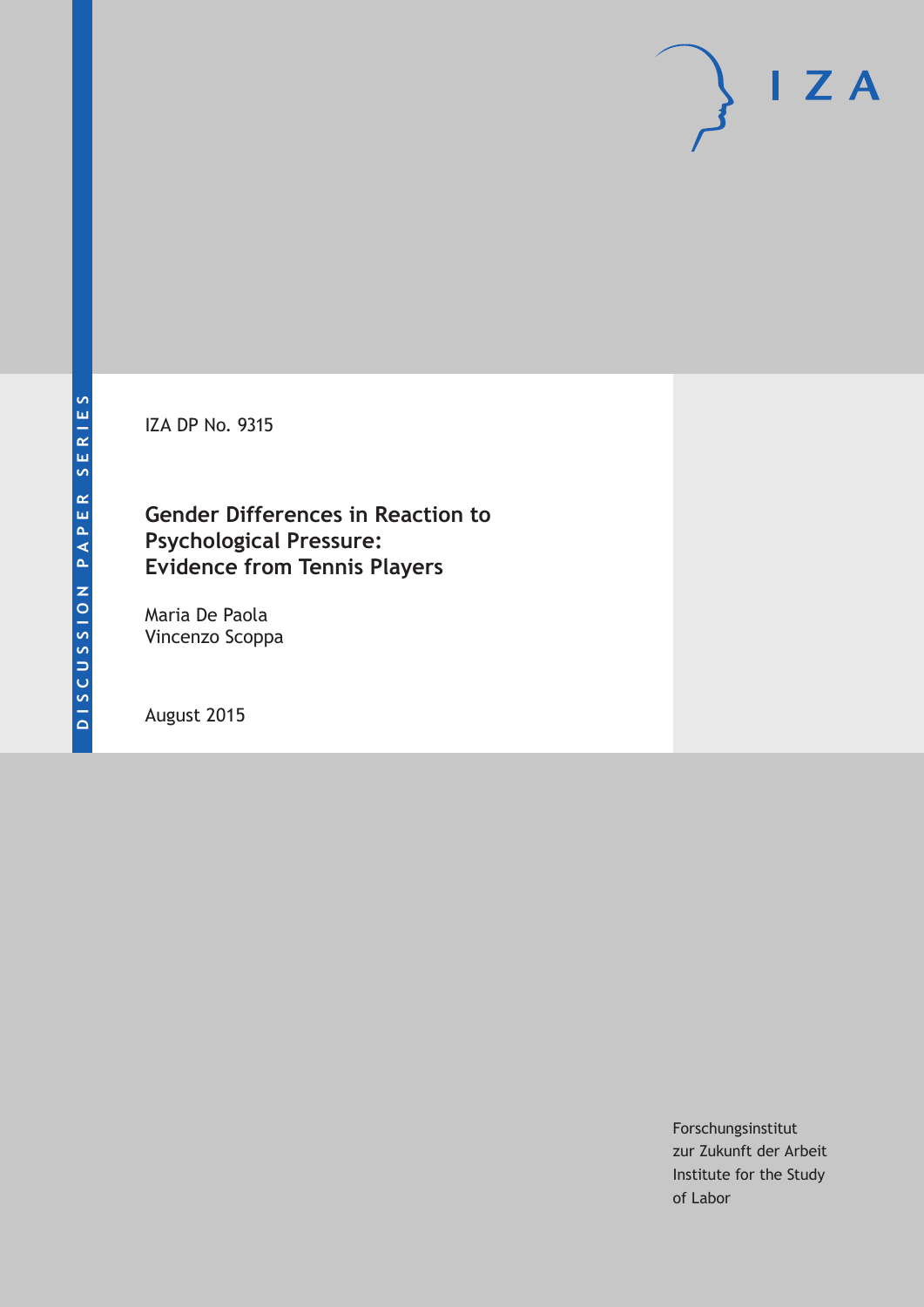# **Gender Differences in Reaction to Psychological Pressure: Evidence from Tennis Players**

# **Maria De Paola**

*University of Calabria and IZA* 

## **Vincenzo Scoppa**

*University of Calabria and IZA* 

Discussion Paper No. 9315 August 2015

IZA

P.O. Box 7240 53072 Bonn **Germany** 

Phone: +49-228-3894-0 Fax: +49-228-3894-180 E-mail: iza@iza.org

Any opinions expressed here are those of the author(s) and not those of IZA. Research published in this series may include views on policy, but the institute itself takes no institutional policy positions. The IZA research network is committed to the IZA Guiding Principles of Research Integrity.

The Institute for the Study of Labor (IZA) in Bonn is a local and virtual international research center and a place of communication between science, politics and business. IZA is an independent nonprofit organization supported by Deutsche Post Foundation. The center is associated with the University of Bonn and offers a stimulating research environment through its international network, workshops and conferences, data service, project support, research visits and doctoral program. IZA engages in (i) original and internationally competitive research in all fields of labor economics, (ii) development of policy concepts, and (iii) dissemination of research results and concepts to the interested public.

IZA Discussion Papers often represent preliminary work and are circulated to encourage discussion. Citation of such a paper should account for its provisional character. A revised version may be available directly from the author.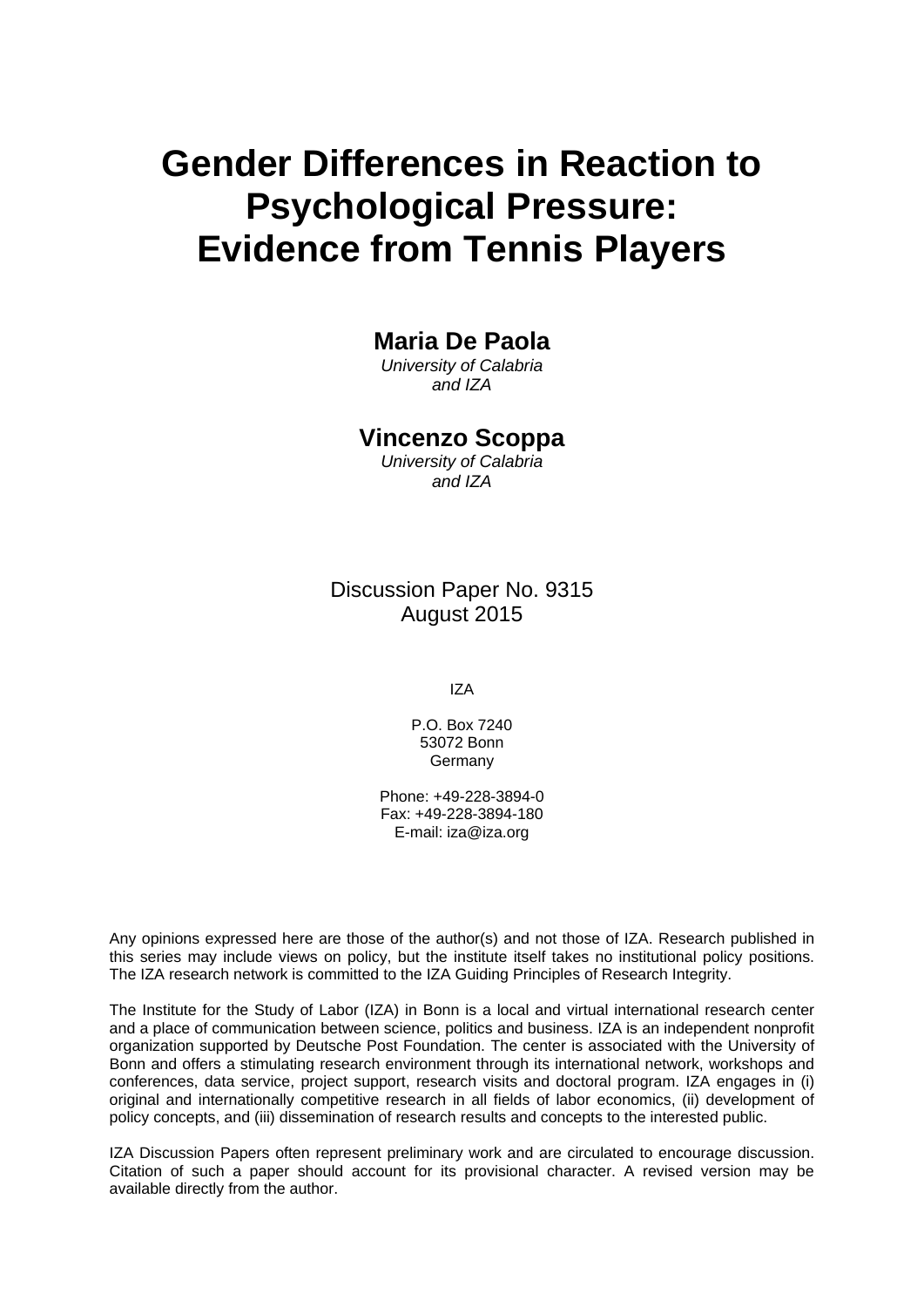IZA Discussion Paper No. 9315 August 2015

# **ABSTRACT**

# **Gender Differences in Reaction to Psychological Pressure: Evidence from Tennis Players\***

Using data on about 35,000 professional tennis matches, we test whether men and women react differently to psychological pressure arising from the outcomes of sequential stages in a competition. We show that, with respect to males, females losing the first set are much more likely to play poorly the second set, choking under the pressure of falling behind and receiving negative feedback. The gender differential is stronger in high stakes matches. On the other hand, when players are tied in the third set we do not find any gender difference in players' reactions: this suggests that females do not tend to choke if they do not lag behind. These results are robust controlling for measures of abilities and fitness of players, such as players' rankings, players' ex-ante winning probability, players' rest, players' and tournaments' fixed effects.

JEL Classification: J16, D03, L83

Keywords: gender differences, psychological pressure, choking under pressure, feedback, tennis

Corresponding author:

 $\overline{\phantom{a}}$ 

Vincenzo Scoppa Department of Economics, Statistics and Finance University of Calabria Via Ponte Bucci 87036 Arcavacata di Rende (CS) Italy E-mail: v.scoppa@unical.it

<sup>\*</sup> We would like to thank Guido de Blasio, Francesca Gioia, Sabrina Giordano, Michela Ponzo for useful comments and suggestions.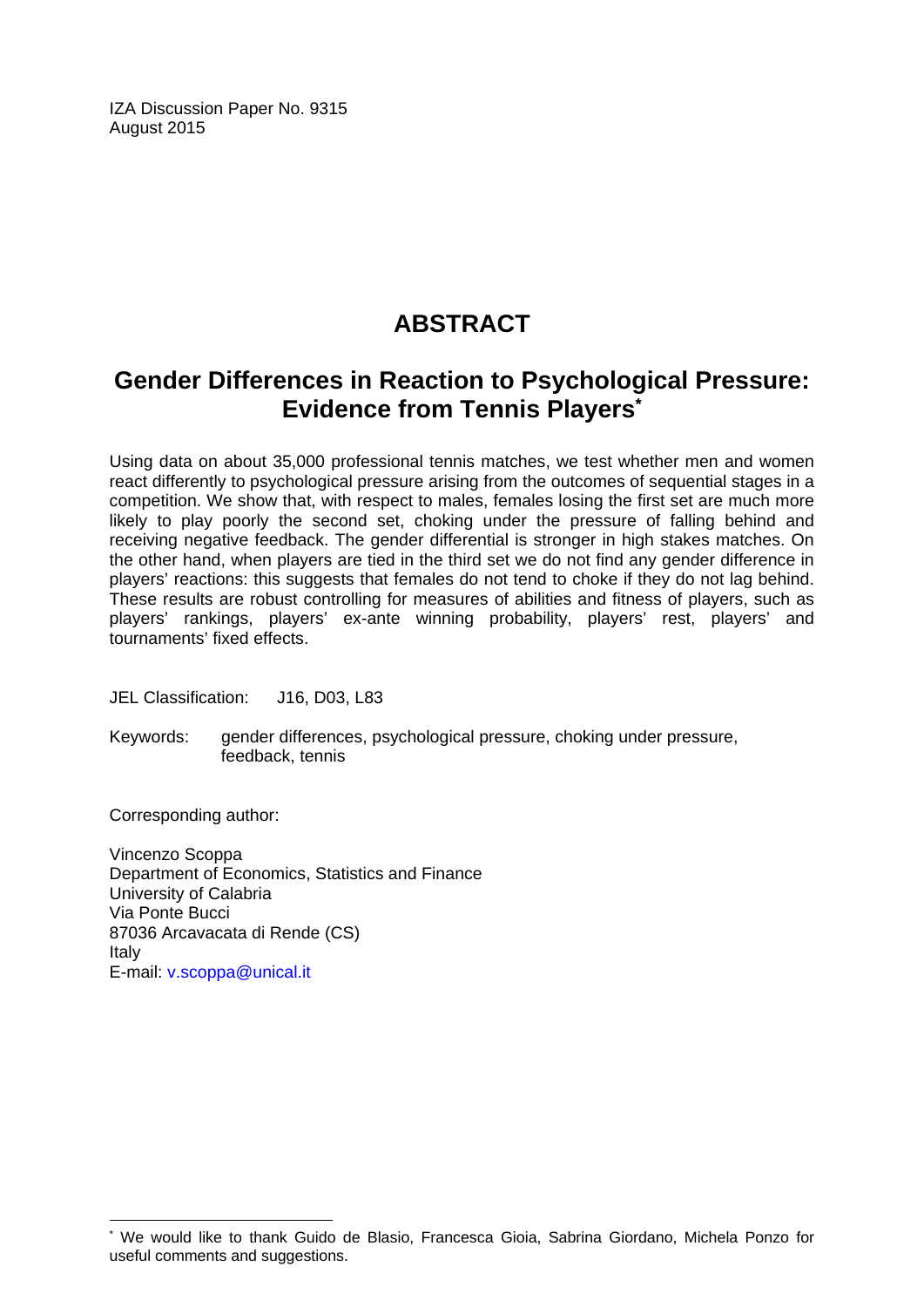## *1. Introduction*

The gender gap in labor market outcomes and the so called "glass ceiling", preventing women from rising to top positions, have long attracted the attention of economists and have been traditionally explained considering differences in human capital and taste-based or statistical discrimination. A recent strand of the literature moves beyond the traditional theories by considering that females might have different psychological attitudes and different preferences with respect to males (Bertrand, 2011; Croson and Gneezy, 2009; Azmat and Petrongolo, 2014). A robust evidence shows that females are more averse to risk and tend to shy-away from competitive settings (Niederle and Vesterlund, 2011) and these differences may be responsible for a significant share of gender gaps in economic outcomes.

The aversion of women to competition could be related to a variety of psychological factors – lower self-confidence, aversion to negative feedback, difficulties to cope with pressure – which have been little investigated on the field. Croson and Gneezy (2009) point out that women show stronger emotional reactions: they experience more stress, fear or dread when a risk of a negative outcome is present (Brody, 1993; Fujita, Diener and Sandvik, 1991; Fehr-Duda, de Gennaro and Schubert (2006), Grossman and Wood 1993). These stronger emotions might depend on gender differences in perceived pressure: women might feel a higher level of pressure than men and, as a consequence, they might experience more anxiety. Furthermore, Roberts and Nolen-Hoeksema (1989) show that females react poorly to negative information about how they did compared to others, perceiving negative feedback to be more informative about their abilities and Johnson and Helgeson (2002) find that women's self-esteem significantly dropped after negative feedback.

Psychological pressure may be associated to many different situations. For instance, pressure might arise from situations in which high stakes are in place, when the circumstances are difficult and the risk of failure is high, when individuals have to cope with the emotions following a failure. As suggested by Gill and Prowse (2014), gender differences could emerge in response to positive and negative outcomes in multistages competitions. The psychological feelings of the individuals (such as stress or excitement) might change with the stage of the competition and might be handled differently according to gender. These feelings have long been considered by the theory of psychological momentum. While the winner experiments excitement and a higher level of self-confidence, the loser is likely to experience discouragement.

To understand the relevance of these psychological responses it has to be considered that in many real life situations individuals face sequential competitive environments in which outcomes depend on relative performance and participants receive feedback on ongoing outcomes. Firms and public organizations, such as universities, governments, use contests to promote individuals or to reward them. The competition arising in political elections or the competition to land a good job represent contests with similar characteristics. As many of these competitions have a sequential structure, the outcome of one stage can influence individual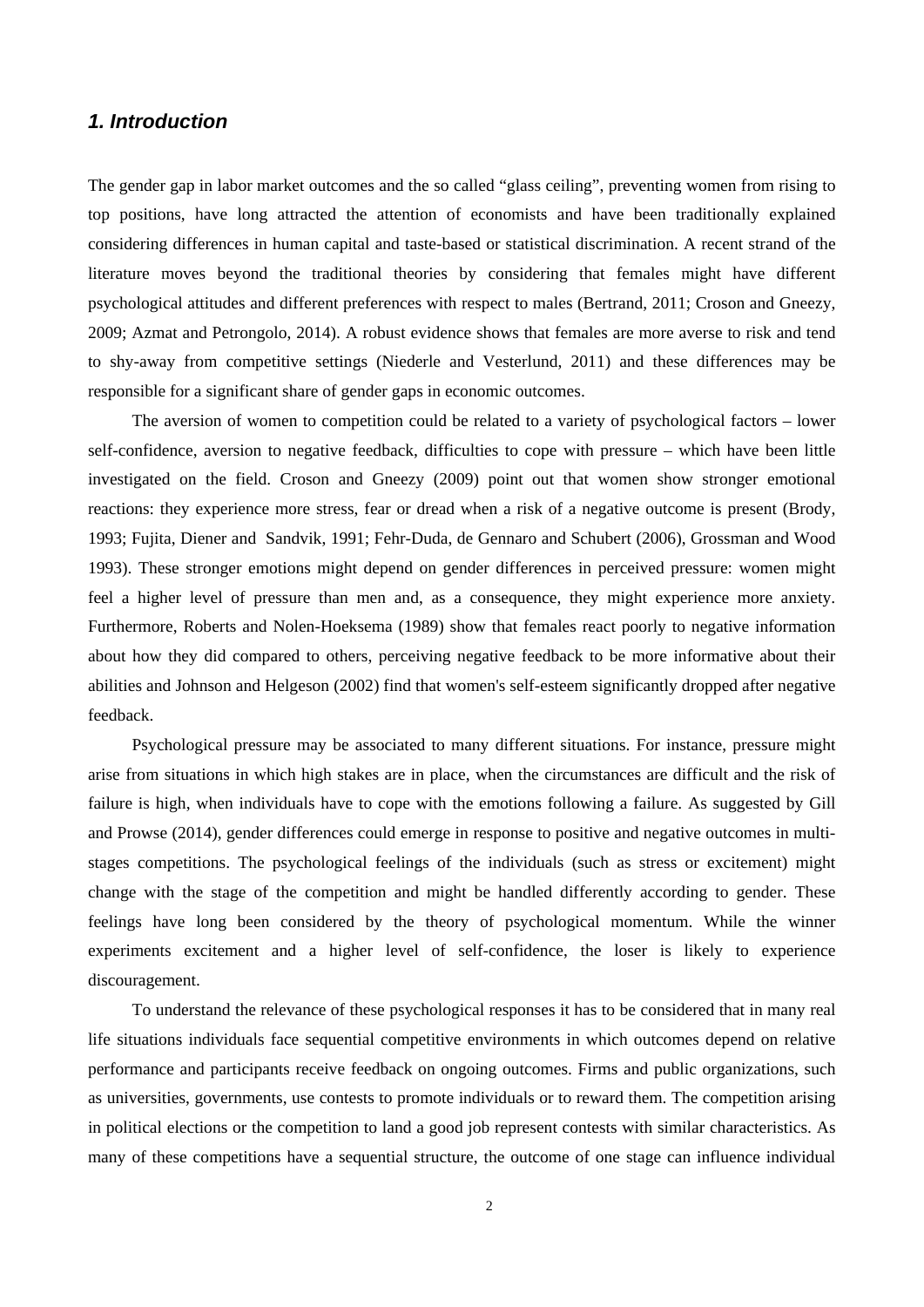performance in subsequent stages and the psychological reactions of participants can affect the final outcome.

In this paper we aim to provide evidence from the field on whether males and females react differently to the psychological pressure deriving from the feedback on own and other's performance and from previous outcomes of an on-going competition that makes its interim state balanced or unbalanced. To investigate gender differences in response to ongoing outcomes and feedback we use data on about 35,000 professional tennis matches from 2007 to 2014. Tennis is a particularly well suited sport to investigate the connection between psychological feelings and performance. Tennis experts and coaches consider the player's emotional stability — "one's ability to handle frustration, tension, and anxiety while on the tennis court" – as one of the key components of success (Giampaolo and Levey, 2013).<sup>1</sup>

We focus on best-of-three matches. The outcome of the first set gives feedback on how well players are playing, on their physical fitness, on luck, and, importantly, it changes the interim state of the match, that is, one of the player will stay ahead while the opponent will fall behind. Being behind and feeling the pressure to succeed in the second set might affect performance and lead those players who are less able to handle these emotions to choke. According to some psychological studies (see, among others, Roberts and Nolen-Hoeksama, 1989, Dweck, 2000; Lundgren and Rudawsky 1998), women tend to interpret a negative signal as an indicator of their self-worth rather than simply as a specific and episodic event. This can affect women's self-confidence bringing to confidence traps from which it is hard to recover.

On the other hand, if the match does not end with the second set, so that players are tied having won one game each, there is a new feedback (in the opposite direction of the first feedback) but the state of the match is balanced. As a consequence, the feelings of anxiety and fear deriving from losing the match might be less pronounced and it is worthwhile to verify if men and women react differently in this balanced context.

Controlling for players' rankings, for the ex-ante winning probabilities and for a number of match characteristics, our results show that losing the first set produces a negative effect on the second set performance for both men and women, but the effect is much stronger for women. Male players losing the first set lose about 1.2 games more than their opponent in the second set, whereas females losing the first set tend to lose about 1.8 games more. Obviously, we cannot claim that the impact of the first set outcome on the subsequent performance is causal (a number of omitted factors might affect the outcomes of sequential sets in a similar way), but we point out that the effect of the first set outcome is much more pronounced on females than on males.

<sup>&</sup>lt;sup>1</sup> In his wonderful account of a famous tennis match the journalist and writer John McPhee explains "...the first point played in any set was of considerable psychological importance. A perceptible edge can go to the winner of that point. As the case may be, that one point can restore, maintain, deflate, or destroy confidence. Confidence goes back and forth across a tennis net much like the ball itself" (McPhee, J., 1969, "Levels of the game", p. 32-33).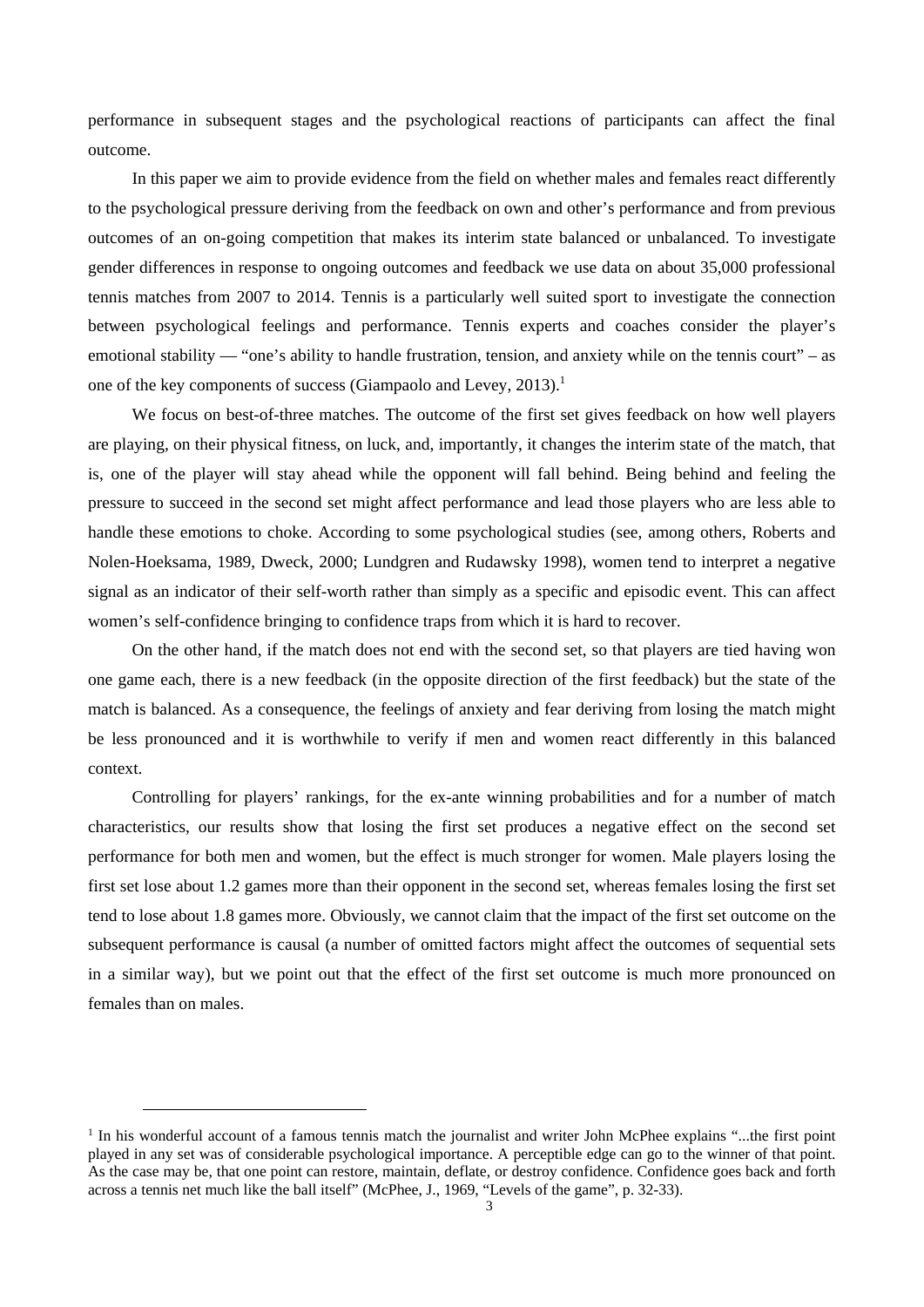In contrast, we do not find any statistically significant gender difference in players' responses during the third set as a reaction to the first two sets' outcomes. In particular, the player who wins the second set tend to perform slightly better in the third set, but this occurs for both men and women.

This evidence suggests that males and females react differently to an outcome that changes the balance of the match, but react similarly to the immediate emotions following a win/loss when the result is balanced. This could depend on the fact that when females lag behind they experience greater stress and discouragement compared to men leading to a "never catch up syndrome", while when they feel equal to their opponent are more capable to manage emotions.

Our findings remain substantially the same also when we restrict the sample to those matches in which the first set was close (the winner either won seven games to five or won the tie-breaking game) and when we only consider matches in which players had a very similar probability of winning, implying that the reactions are not driven by differences in unobserved ability.

We also find that when stakes are higher, as in the final rounds of a tournaments, the gender difference in the effect of losing the first set becomes larger: while males performing in high stakes matches are less affected by the first set result, women tend to significantly worsen their performance compared to what happens in lower stakes matches. This is probably due to the high pressure faced in these high stakes matches.

Our work is related to a number of recent works analyzing the effects of psychological pressure on individuals' performance, although most of these studies do not consider gender differences. Apesteguia and Palacios-Huerta (2010) show that being first-mover in penalty shoot-outs in soccer competitions increases the probability of winning: kicking second (or when the team is lagging behind) puts soccer players under psychological pressure since they are more likely to face the situation of lagging instead of that of leading in the partial score. On this aspect see also the works of Baumeister (1985), Dohmen (2008), Kocher, Lenz and Sutter (2012), Feri, Innocenti and Pin (2013).

Furthermore, our analysis is related to the literature investigating the phenomenon of "momentum" for the winner of a stage and that of "discouragement" for the losing player, which has relied both on laboratory experiments and on the use of sports data.

Lab experiments investigating gender differences in "momentum" have found mixed results.<sup>2</sup> Gill and Prowse (2014), in a ten round lab experiment in which participants have to provide work effort, find strong gender differences in the reaction to previous wins and losses. Losses determine a reduction in effort for women, while for men productivity is affected only when the prize at stake is large enough. Buser (2014) implements an experiment in which participants compete in a two-person tournament and after having been informed on the outcome of the competition have to decide on a performance target for a second round. He finds that while men losing the first round go for a more challenging target but perform worse in the second

 $2$  Mago, Sheremeta, and Yates (2013) found evidence consistent with the existence of a strategic momentum, while Fu, Ke, and Tan (2013) found results supporting a negative momentum effect such that trailing contestants provide more effort to catch up with leading contestants.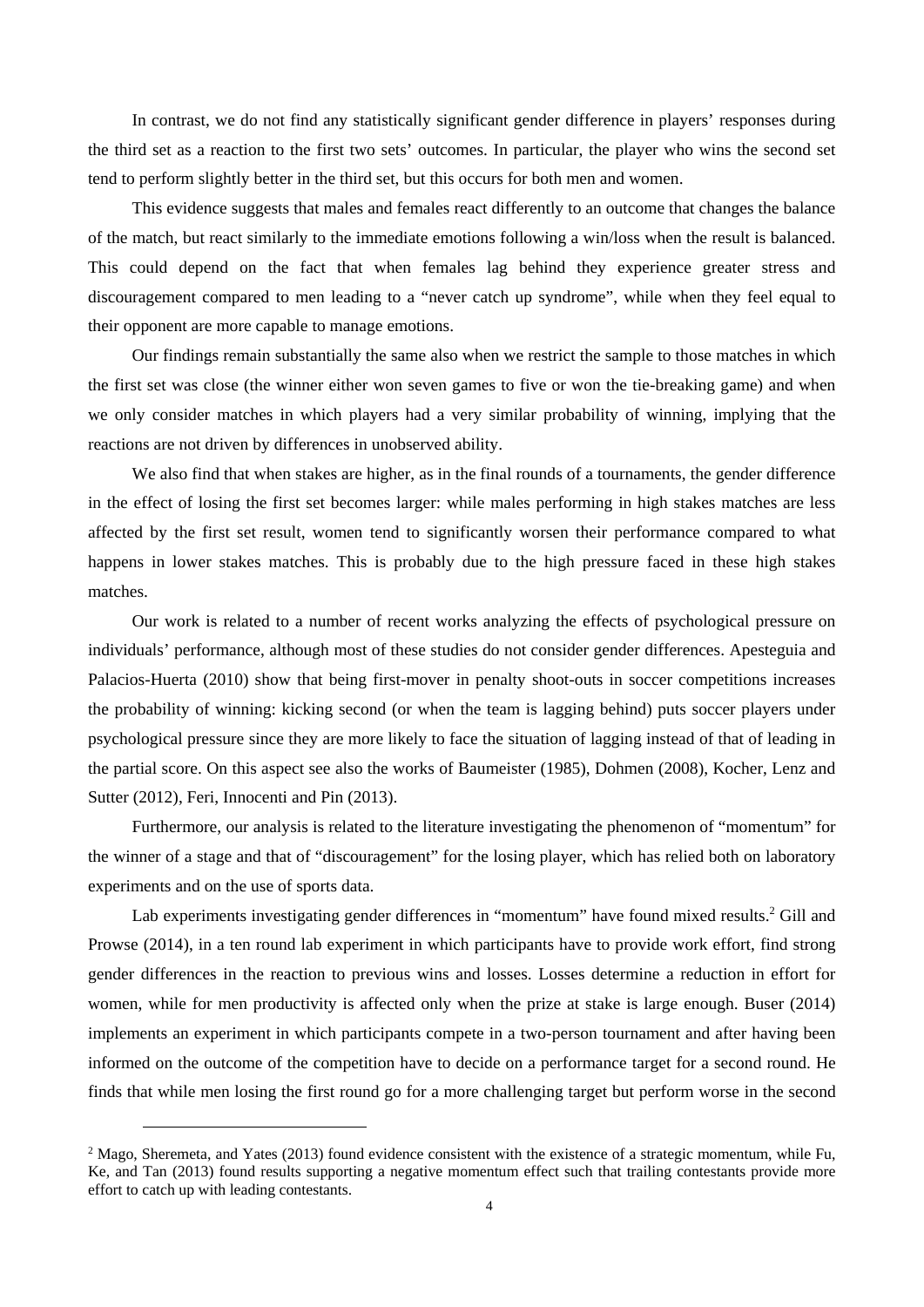round, women do not change their target, but lower their performance. Wozniak, Harbaugh and Mayr (2014) in an experiment in which participants have to solve math and word tasks show that providing information on relative performance eliminates gender differences in choices by inducing high ability females to choose more competitive (performance related) payment schemes and moving low ability males toward less competitive forms.<sup>3</sup>

The literature based on sports is somewhat larger but provides contrasting results.<sup>4</sup> Wozniak (2012), using data from lower ranks tennis players (International Tennis Federation), investigates the impact of previous performance on current performance and on the decision to entry in the next competition. He shows that the number of matches won in the current tournament depends positively on the matches won in the last tournament (this holds true both for males and females) while a positive influence of matches won in the before last tournament is found only for males but not for females. In addition, he finds that the probability of entering in a tournament is positively affected by previous performance and this effect is again more persistent for males, although some heterogeneous effects are found according to abilities. In a point-bypoint analysis of some Grand Slam tennis matches, Paserman (2010) finds that women are more likely than men to make errors at crucial phases of the match. In contrast, Gauriot and Page (2014) use a point by point ball tracking data from tennis matches estimating the effect of winning a point on the chance to win the next point and find a positive momentum effect for males but not for females. Banko, Leeds and Leeds (2014) use tennis data to investigate whether women react more negatively to setbacks than men and do not find any difference: from their estimates it emerges that women who lose the first set are not more likely than men to lose the match at the second round or at the third round. Similarly, Jetter and Walker (2015) and Livingstone (2012), using respectively data from tennis and golf, show that the number of past wins positively affects the probability of winning the current match with no gender differences.

While most of these studies consider reactions to outcomes obtained at previous matches, we focus on the interdependence of outcomes within the same match. This choice is motivated by the belief that psychological feelings generate immediate reactions that can be better detected by looking at what happens immediately after an individual experiences success or failure.<sup>5</sup> Therefore, we analyze the effect that the first set outcome produces on second set players' performance and then on the effect of second set outcome on third set performance.

The paper is organized as follows. In section 2 we describe the data used and present some descriptive statistics. In section 3 we present our main results investigating how first set result affects second set

<sup>&</sup>lt;sup>3</sup> Mobius *et al.* (2014) investigate how a sample of undergraduate students change their beliefs about their relative performance on an IQ test when they receive feedback and find that women are more conservative that men, reacting significantly less both to negative and positive feedback.

<sup>4</sup> As regards the evidence on momentum, regardless of gender differences, some works find that previous wins positively affects subsequent performance (Klaassen and Magnus, 2001; Malueg and Yates, 2010), while others do not find any effect (Bar-Eli, Avugos and Raab, 2006).

<sup>&</sup>lt;sup>5</sup> Paserman (2010) and Gauriot and Page (2014) consider the effect of the outcome of a single point in tennis matches on subsequent performance, but it is likely that losing a point creates only a tiny disadvantage and does not trigger significant psychological reactions in players.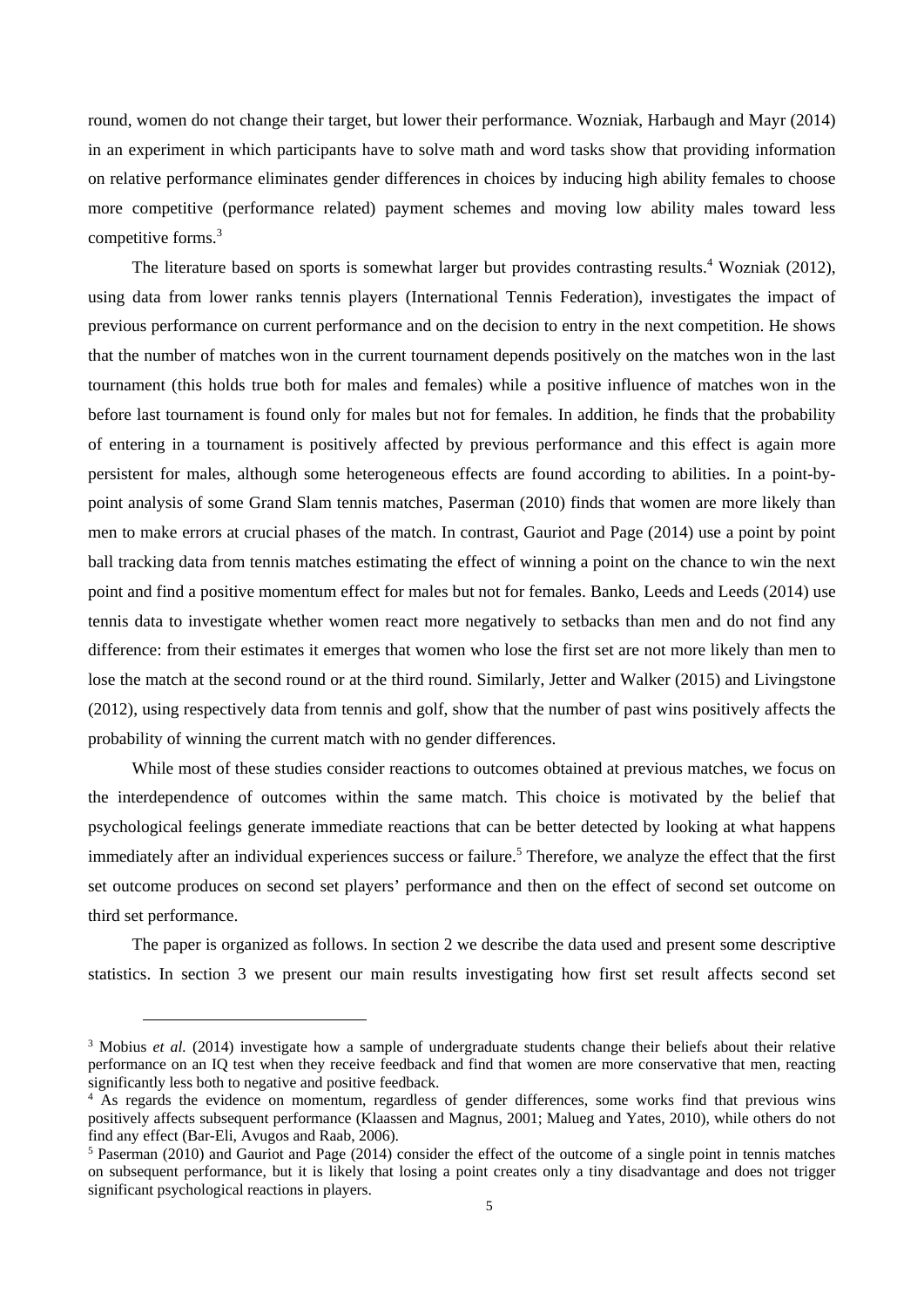performance. Section 4 is devoted at analyzing how second set result affects performance in the third set. Section 5 concludes.

## *2. The Data and our Empirical Strategy*

To investigate the reactions of males and females to previous wins and losses we use data on tennis matches from 2007 to 2014 (available at http://www.tennis-data.co.uk). The database contains results and betting odds from all the tournaments organized by the Association of Tennis Professionals (ATP) and by the Women's Tennis Association (WTA), the main organizing bodies of, respectively, men's and women's professional tennis.

The data contain a wealth of detailed information for each match in each tournament: the names of the respective players, the number of games in each set and the number of sets won by each player, the date of the match, the name of the tournament and the location, the players' entry ranking at the start of the tournament (players are ranked according to their performance in the latest 20 or so tournaments played); betting odds of several leading online gambling companies (Bet365, Bwin, Ladbrokes, Expekt, etc.); the surface (Clay, Grass, Hard, Others), the court (outdoors or indoors), the round of the match, if there has been a walkover or retirement, if the match is best-of-3 or best-of-5.

To win a match in tennis, a player must win two of three sets in a best-of-three match or three of five sets in a best-of-five match. A set in tennis is divided into games and a player must win at least six games to win the set but has to win by two games; if the players are tied at six games apiece, then a special tiebreaking game is played.

We consider only best-of-three matches, representing 87% of the matches played.<sup>6</sup> For the eight years considered, we observe 519 tournaments for males and 457 tournaments for females involving 619 men and 605 women. We have information on a total 35,441 matches.

Our analysis is aimed at understanding whether the results of previous sets affect subsequent players' performance and whether this effect is heterogeneous according to gender. Our empirical strategy is quite simple: we firstly analyze the respective outcomes of players in their second set (in terms of games won and lost, but also in the probability of winning the set) in relation to the outcome of the first set. Since we are interested in whether men and women show a different reaction to the outcome of the first set, we regress the outcome of the second set on the outcome of the first set and interact the latter with a gender dummy. Then, we follow the same strategy for the third set and investigate whether the outcome of each player in the third set depends on the outcome of the second set. To control for players' abilities and recent performance, we use both players' professional rankings, betting odds and days of rest.

The variables in the dataset are defined as the outcome of player A with respect to the outcome of player B and for each match we randomly select a player to be A and the opponent to be B.

<sup>&</sup>lt;sup>6</sup> Best-of-five matches are played only in the four tournaments of the Grand Slam (only by males).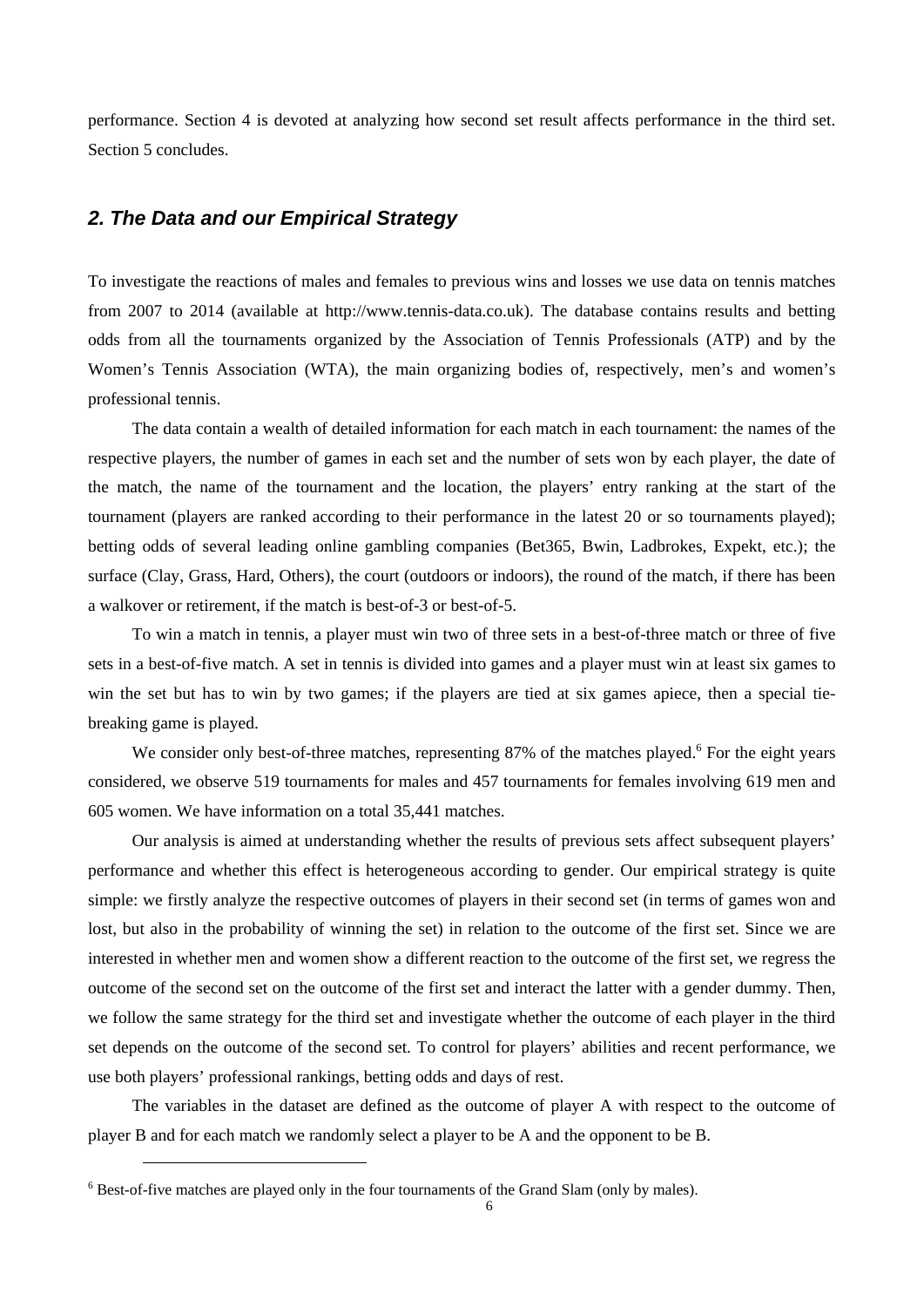Our main dependent variables are *Game Difference II set*, the number of games won by A minus the games won by B in the first set, and *Game Difference III set*, defined analogously. We also use as dependent variables the dummy variables *Won II set* and *Won III set*, equal to one if A won, respectively, the II set or the III set.

The main explanatory variables are *Lost I set*, a dummy equal to one if A lost the I set, and *Lost II set*, defined analogously. To control for players' ability we use the *Ranking Difference* as the difference between the ranking of A minus the ranking of B in the official rankings: *Ranking Difference* is therefore positive when A is playing against a better ranked player and vice-versa. We also consider betting odds: we select the betting odds of four online gambling companies (bet365, bwin, Ladbroke, Expekt) with more observations (the betting odds of some companies are available only for a limited period of time) and build, for each player in each match, the average of betting odds of the four selected companies (*Betting Odds A*, *Betting Odds B*). Then, we use as explanatory variable the *Betting Difference* as the difference between the *Betting Odds A* minus the *Betting Odds B*. Furthermore, on the basis of betting odds, we build the probability of winning the match of player A as Prob Win  $A = \frac{1}{B}$  *BettingOdds* \_ *A* $\frac{1}{B}$   $\frac{1}{B}$   $\frac{1}{B}$   $\frac{1}{B}$   $\frac{1}{B}$  to insure that *Prob. Win. A* ranges between 0 and 1 and to make easily interpretable its effect.

We also build a variable named *Rest Difference* as the days of rest, after the latest match, enjoyed by player A minus the rest of player B (days of rest are set to 7 if they are greater than 7). *Female* is a dummy equal to one for females.

In Table 1 are shown some descriptive statistics. About 53% of the matches in our dataset are played by women. The ranking of players is on average 71, taking values from 1 to 476. The player losing the first set had a lower probability of winning the match compared to the winner of the set (0.41 and 0.59 respectively). About 33% of players who won the first set also won the second set (34.15% for females and 32.87% for males).

| <b>Variable</b>          | Obs    | <b>Mean</b> | Std. Dev. | Min       | <b>Max</b> |
|--------------------------|--------|-------------|-----------|-----------|------------|
| Game Difference I set    | 35,441 | 0.004       | 3.213     | -6        | 6          |
| Game Difference II set   | 35,441 | 0.000       | 3.316     | -6        | 6          |
| Game Difference III set  | 11,717 | $-0.034$    | 3.227     | -6        | 6          |
| Lost I set               | 35,441 | 0.500       | 0.500     | $\Omega$  |            |
| Lost II set              | 35438  | 0.499       | .500      | $\Omega$  |            |
| Female                   | 35,441 | 0.529       | 0.499     | $\theta$  |            |
| Betting Odds A           | 35,223 | 2.633       | 2.299     | 1.005     | 50.750     |
| Betting Odds B           | 35,223 | 2.646       | 2.330     | 1.003     | 39.000     |
| <b>Betting Odds Diff</b> | 35,223 | $-0.013$    | 3.826     | $-37.995$ | 49.748     |
| Prob. Win A              | 35,223 | 0.501       | 0.222     | 0.019     | 0.975      |
| Ranking Player A         | 35,372 | 71.417      | 75.585    |           | 476        |
| Ranking Player B         | 35,378 | 71.014      | 75.336    |           | 476        |
| <b>Ranking Diff</b>      | 35,309 | 0.428       | 99.624    | $-475$    | 475        |
| <b>Rest Diff</b>         | 35.441 | 0.005       | 1.897     | $-7$      |            |
| Round of the match       | 35,441 | 3.465       | 2.059     |           | 10         |
| Year                     | 35,439 | 2010.465    | 2.297     | 2007      | 2014       |

#### **Table 1. Descriptive Statistics**

Notes: The data are from Association of Tournament Professionals (ATP) and Women's Tennis Association (WTA) (2007-2014). The variables measuring various outcomes of the match are defined as the outcome of player A minus the outcome of player B.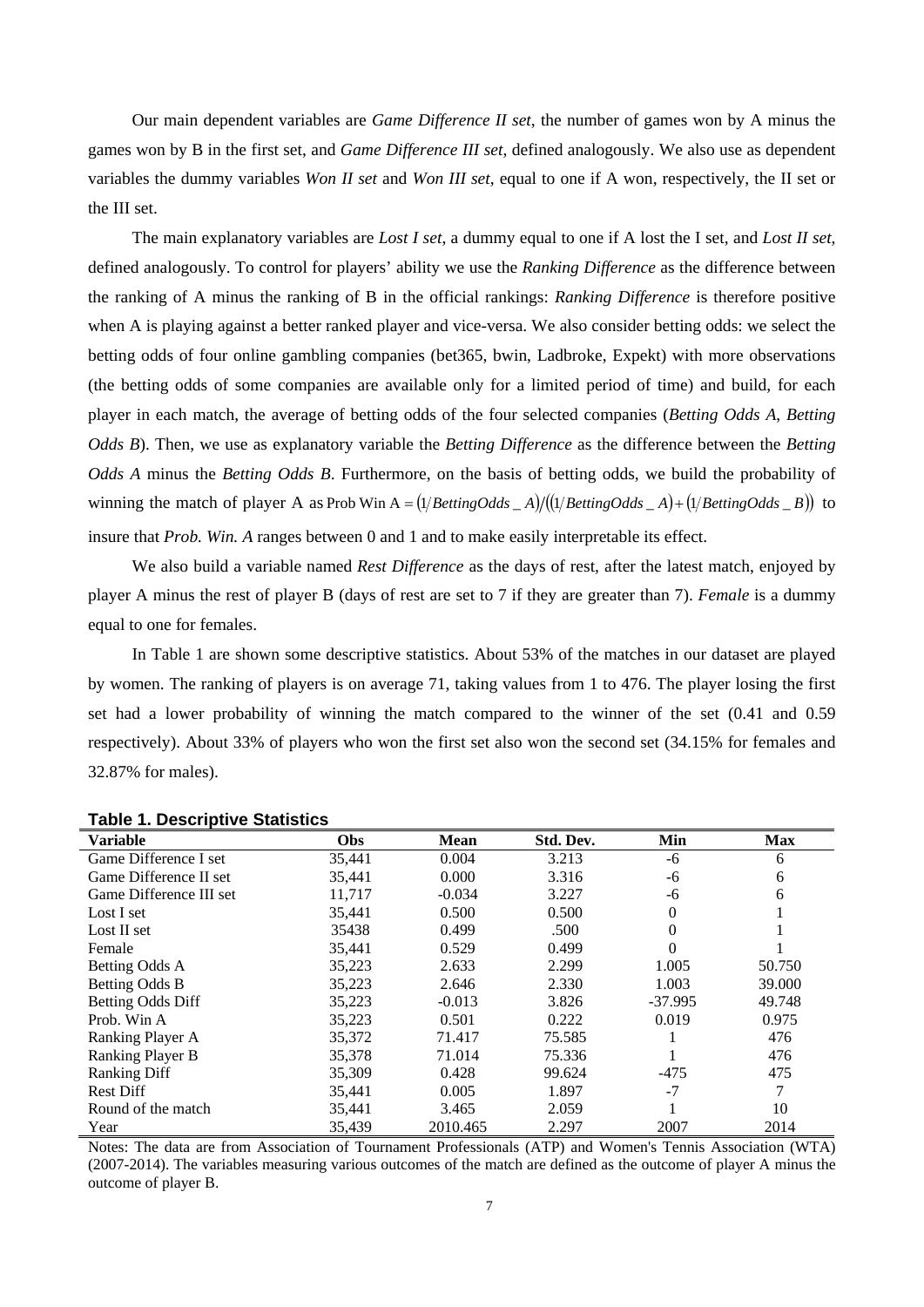#### *3. Gender Differences in Reaction to a Negative Result at the First Set*

In this Section we analyze how the first set outcome affects players' performance in the second set and whether this effect is differentiated according to gender. We also investigate whether players' responses are heterogeneous according to the magnitudes of the stakes at hand, to the relative ability of each player compared to their opponents and to players' experience.

#### *3.1. Gender Differences in Reaction to a Negative Result at the First Set*

We estimate a number of models to verify if there are gender differences in the performance of players after having experienced a loss at the first set of a tennis match.

In Table 2 are reported results obtained estimating our model separately for males and females. The dependent variable is *Game Difference II Set*. In the first two columns, controlling for the ranking difference between the two players, we show that female players losing the first set win 2.38 games less than their opponents winning the first set. On the other hand, male players losing the first set tend to win 1.72 games less than their opponents. It seems that for females the outcome of the first set has a much greater influence on the outcome of the second set: a bad early performance carries over its effects on subsequent results.

In columns (3) and (4) we add as a further control for players' abilities their difference in the betting odds and we also control for the difference in days of rest of the two players, the type of surface, 8 dummies for the round (final; semi-finals; quarter-finals and so on), the year (8) and the month (12). Also in this case, we find that females losing the first set tend to perform much worse in the second set with respect to males losing the first set. *Ranking Difference* produces the expected effect on the outcome: when it is positive (player A is worse ranked than player B) there is a negative effect on the games gained by player A in the second set. A similar effect is found for *Betting Odds Difference*.

|                           | (1)            | (2)            | (3)            | (4)          | (5)         | (6)         |
|---------------------------|----------------|----------------|----------------|--------------|-------------|-------------|
|                           | Females        | Males          | <b>Females</b> | Males        | Females     | Males       |
| Lost I set                | $-2.380***$    | $-1.718***$    | $-1.924***$    | $-1.372***$  | $-1.782***$ | $-1.239***$ |
|                           | (0.049)        | (0.046)        | (0.051)        | (0.048)      | (0.052)     | (0.048)     |
| <b>Ranking Diff</b>       | $-0.007$ ***   | $-0.005***$    | $-0.002***$    | $-0.002$ *** |             |             |
|                           | (0.000)        | (0.000)        | (0.000)        | (0.000)      |             |             |
| Betting Odds Diff         |                |                | $-0.251***$    | $-0.208***$  |             |             |
|                           |                |                | (0.007)        | (0.008)      |             |             |
| Prob. Win A               |                |                |                |              | 5.312***    | $4.551***$  |
|                           |                |                |                |              | (0.105)     | (0.105)     |
| Controls: Rest: Surfaces: | N <sub>O</sub> | N <sub>O</sub> | <b>YES</b>     | <b>YES</b>   | <b>YES</b>  | <b>YES</b>  |
| Round: Year: Month        |                |                |                |              |             |             |
| <b>Observations</b>       | 18,672         | 16,634         | 18,566         | 16,524       | 18,654      | 16,564      |
| <b>Adjusted R-squared</b> | 0.191          | 0.128          | 0.237          | 0.172        | 0.251       | 0.190       |

**Table 2. OLS Estimates. Game Difference in the Second Set. Separate Estimates by Gender**

Notes: The Table reports OLS estimates. The dependent variable is *Game Difference II Set*. Standard errors (reported in parentheses) are corrected for heteroskedasticity. The symbols \*\*\*, \*\*, \* indicate that coefficients are statistically significant, respectively, at the 1, 5, and 10 percent level.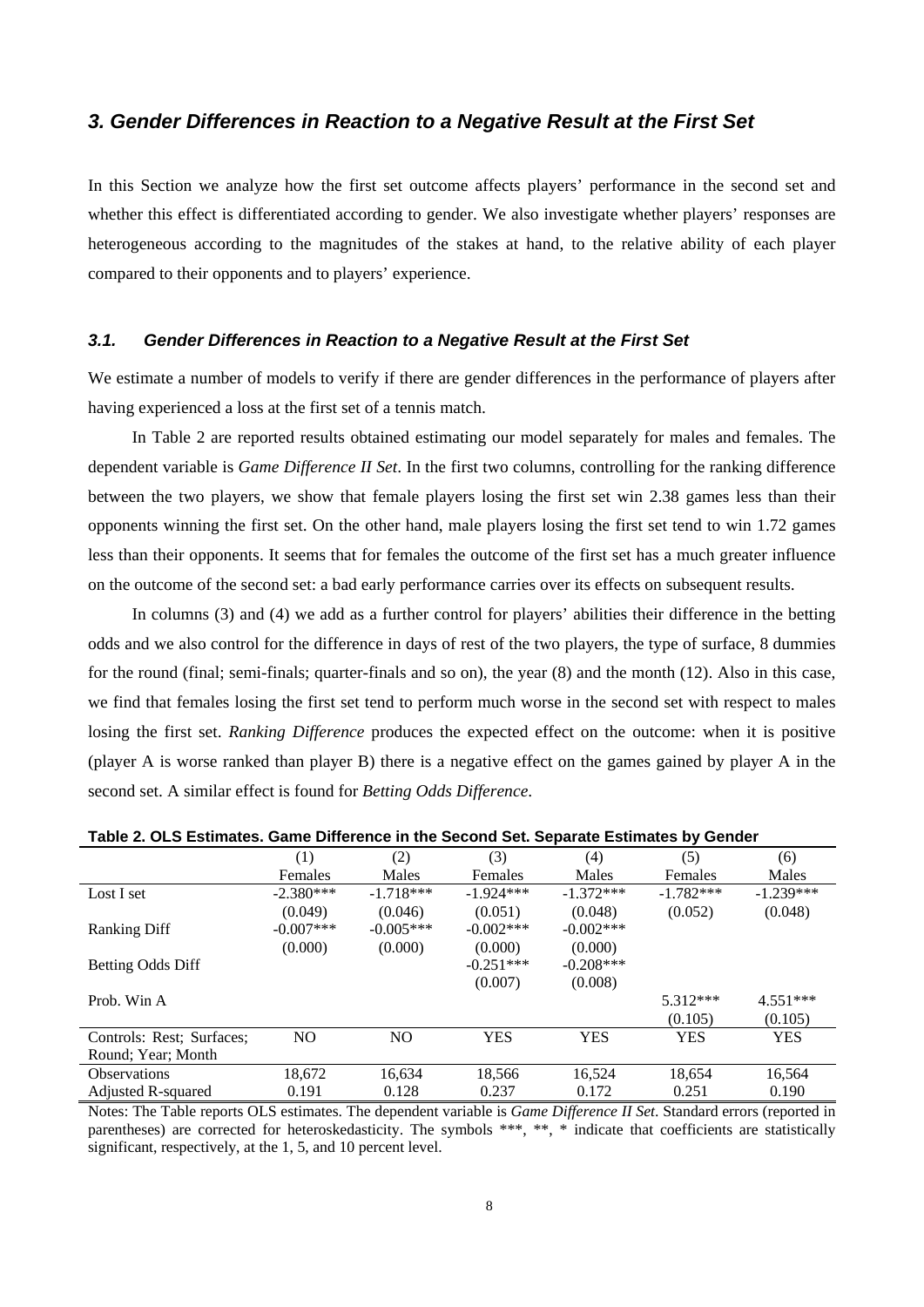In columns (5) and (6), instead of controlling for *Ranking Difference*, we control for the probability of winning the match by player A. Again, our results do not change qualitatively. Consistently, the probability of winning the match by player A produces a positive effect.

It is also worthwhile to notice that the impact of the probability of winning on the dependent variable is much stronger for females than for males: playing against a competitor that has higher probability of winning of 10 percentage points leads to 0.53 games less for females and 0.45 less for males. This is consistent with the idea that females feel more psychological pressure when they are behind and need to catch up.

In Table 3 we report estimation results obtained considering jointly males and females to test if gender differences are statistically significant. In the first three columns are reported the same specifications of Table 2. In column (1), controlling for *Ranking Difference*, we show that males losing the first set lose 1.666 games more than the opponent in the second set, while females losing the first set lose  $2.442$  ( $=$ -1.666– 0.776) games more. The interaction term *Female\*Lost I set* is negative and highly significant (*t*-stat=–12.08).

These results hold true in column (2) when we add controls for other players' characteristics (difference in the betting odds and difference in days of rest), for match features (round dummies, surface dummies, year and month dummies) and when we consider the probability of winning the match of player A (column 3).

In column (4) we estimate a specification in which we also add among controls an interaction term between the probability of winning the match of player A*, Prob. Win A*, and the dummy variable *Female*. The effect of interest remains qualitatively unchanged even if gender differences are smaller in magnitude: males losing the first set lose 1.240 games more than the opponent in the second set, while females losing the first set lose  $1.780$  (=-1.240-0.540) games more.

In line with what we found when running separate regressions for males and females, in these estimates based on the whole sample we find that the interaction term *Prob. Win A\* Female* is positive and highly statistically significant, implying that, *ceteris paribus*, the probability of winning has a stronger impact on females' performance compared to males. This could depend on the fact that females suffer more than males from the psychological pressure deriving from facing more favorite opponents (the same results are found when we consider the interaction term *Ranking Difference\*Female*).

Finally, in columns (5) and (6) we add among controls player and tournament fixed effects respectively. When controlling for player fixed effect we find that male players losing the first set lose about 1.235 games more than their opponent in the second set, whereas females losing the first set tend to lose about 1.768 games more. The difference is again highly statistically significant (*t*-stat: –7.42). Similar results are found in column (6) where we control for tournament fixed effects.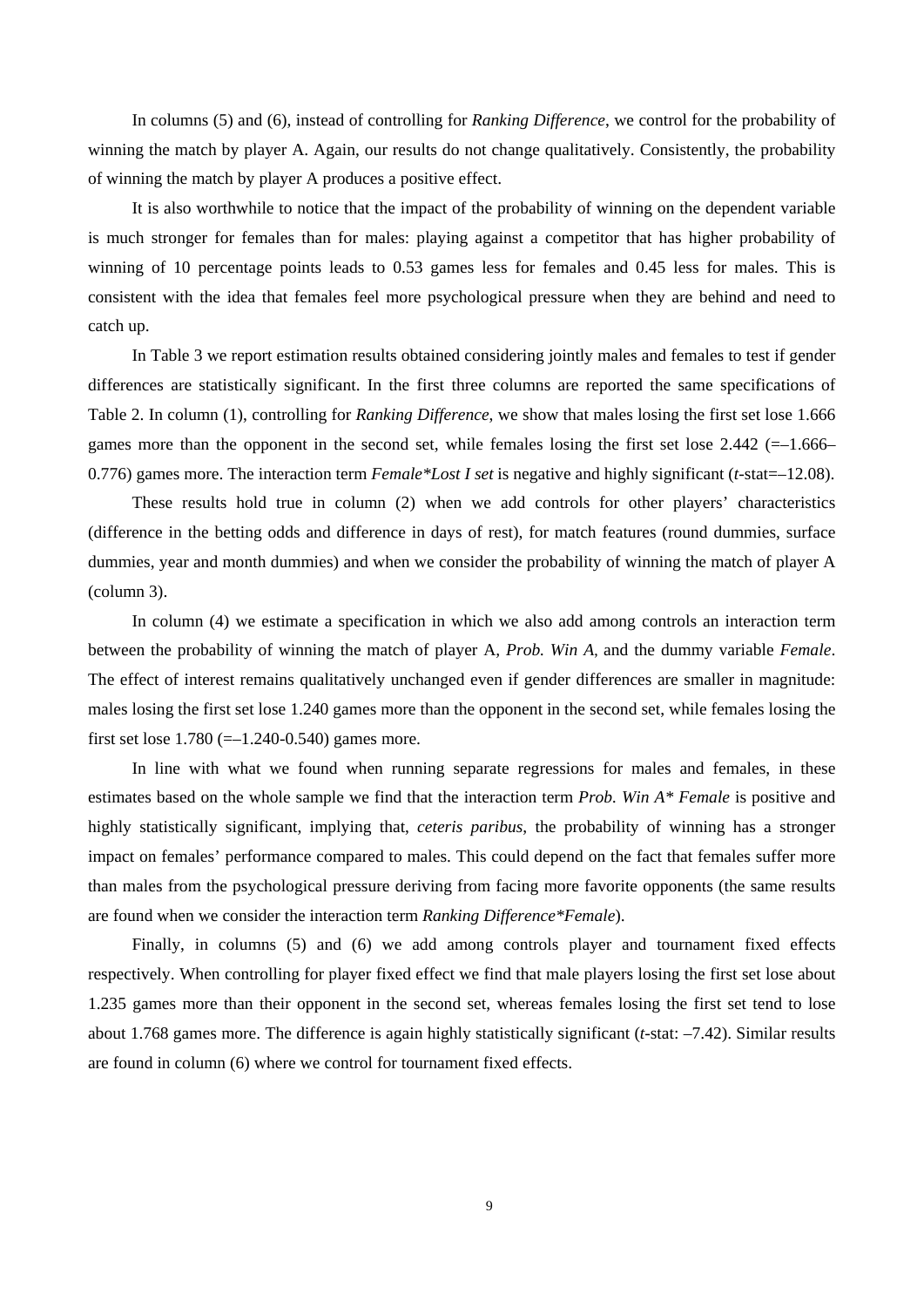|                                | (1)         | (2)          | (3)         | (4)            | (5)         | (6)         |
|--------------------------------|-------------|--------------|-------------|----------------|-------------|-------------|
| Lost I set                     | $-1.666***$ | $-1.304***$  | $-1.175***$ | $-1.240***$    | $-1.235***$ | $-1.238***$ |
|                                | (0.046)     | (0.045)      | (0.046)     | (0.048)        | (0.049)     | (0.048)     |
| Female                         | $0.410***$  | $0.332***$   | $0.318***$  | $-0.126$       |             | $-0.125$    |
|                                | (0.045)     | (0.045)      | (0.045)     | (0.102)        |             | (0.108)     |
| Female*Lost I set              | $-0.776***$ | $-0.686***$  | $-0.668***$ | $-0.540***$    | $-0.533***$ | $-0.543***$ |
|                                | (0.064)     | (0.063)      | (0.062)     | (0.070)        | (0.072)     | (0.070)     |
| <b>Ranking Diff</b>            | $-0.006***$ | $-0.002$ *** |             |                |             |             |
|                                | (0.000)     | (0.000)      |             |                |             |             |
| Betting Odds Diff              |             | $-0.232***$  |             |                |             |             |
|                                |             | (0.005)      |             |                |             |             |
| Prob. Win A                    |             |              | $4.964***$  | 4.554***       | 4.337***    | $4.565***$  |
|                                |             |              | (0.075)     | (0.104)        | (0.129)     | (0.105)     |
| Female*(Prob. Win A)           |             |              |             | $0.759***$     | $0.740***$  | $0.752***$  |
|                                |             |              |             | (0.148)        | (0.177)     | (0.148)     |
| Controls: Rest Diff; Surfaces; | NO.         | <b>YES</b>   | <b>YES</b>  | <b>YES</b>     | <b>YES</b>  | <b>YES</b>  |
| Round: Year: Month             |             |              |             |                |             |             |
| Tournament fixed effects       | NO.         | NO.          | NO.         | N <sub>O</sub> | NO.         | <b>YES</b>  |
| Player fixed effects           | NO.         | NO.          | NO.         | N <sub>O</sub> | YES.        | NO.         |
| <b>Observations</b>            | 35,306      | 35,090       | 35,218      | 35,218         | 35,218      | 35,218      |
| <b>Adjusted R-squared</b>      | 0.164       | 0.210        | 0.226       | 0.226          | 0.225       | 0.226       |

**Table 3. OLS estimates. Game Difference in the Second Set. Whole Sample** 

Notes: The Table reports OLS estimates. The dependent variable is *Game Difference II Set*. Standard errors (reported in parentheses) are corrected for heteroskedasticity. The symbols \*\*\*, \*\*, \* indicate that coefficients are statistically significant, respectively, at the 1, 5, and 10 percent level.

We have also experimented by using as main explanatory variable *Game Difference I Set* (in place of the dummy *Lost I Set*). We find that for females that obtain a negative game difference in the first set, there is a stronger negative effect on the *Game Difference* in the second set. For instance when estimating specification 5 of Table 3 we find that one more game lost in the first set is associated with a reduction of 0.21 in the number of games won in the second set for males, while for females it reduces of 0.27 the games won (results not reported). Similar estimates are obtained in other specifications.

We find qualitatively very similar results also when using as a dependent variable the probability of winning the second set on the basis of the outcome of the first set (see Appendix of the paper).

All in all, our estimation results highlight a quite strong gender difference in players' response to the first set result, that can be due to gender differences in the ability to handle the emotional feelings following the feedback of bad or good performance and the uneasiness of falling behind and the necessity of catching up. Our result is in line with the results of Apesteguia and Palacios-Huerta (2010) who find that the main determinant of success of players in penalty kicking is whether a team is lagging in score, because this state puts considerable psychological pressure on the players.

However, our results could be related to unobserved ability. Even if we control for players' ability (using rankings, betting odds, players' probability of winning) it could still happen that one of the players turned out to be stronger the day of the match. Then, the negative effect that losing the previous set produces on the following set performance could be due to differences in ability: the player who won the previous set is characterized by higher ability and, as a consequence, he/she also tend to perform better the next set. Even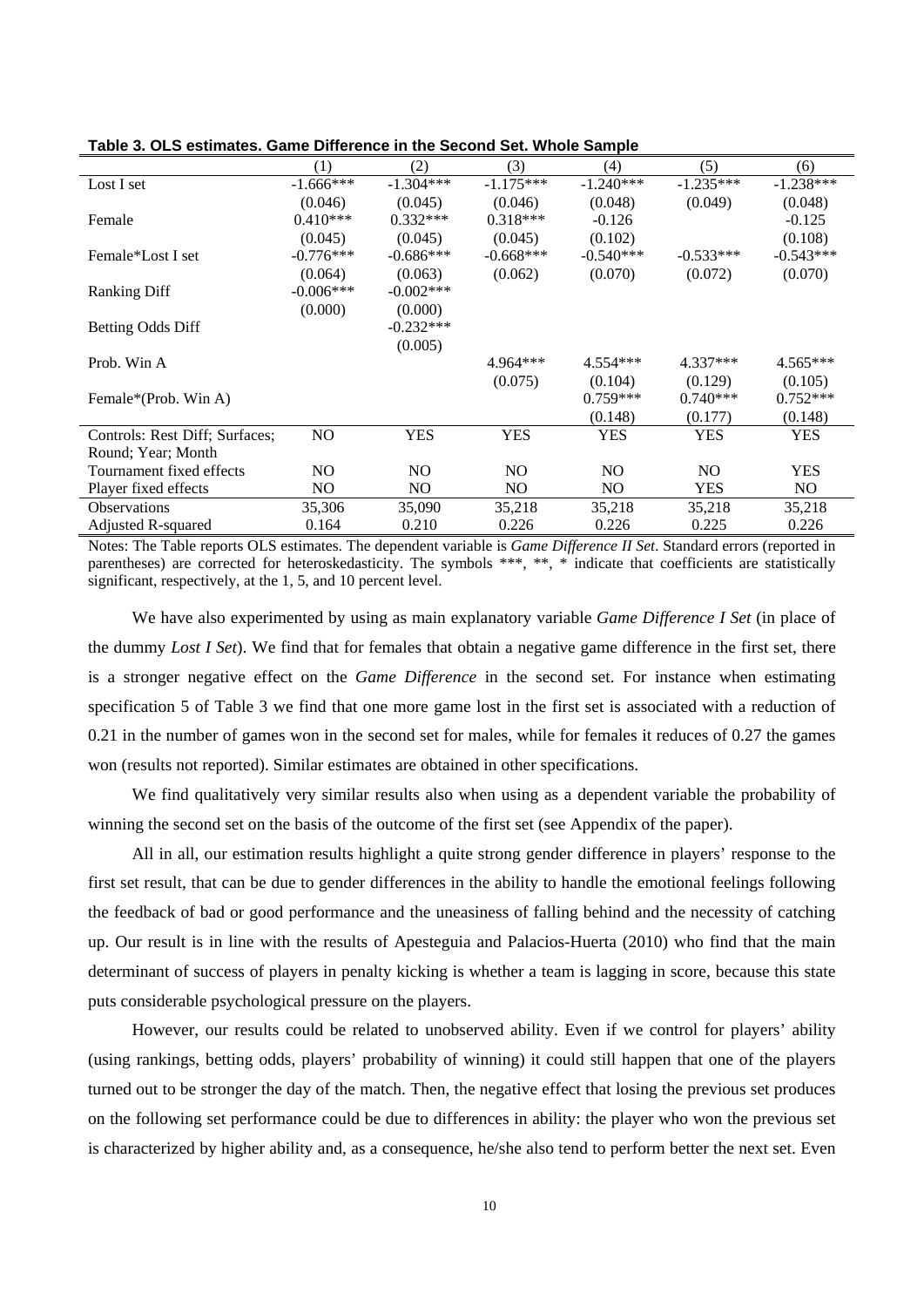if there are no reasons to believe that unobserved ability has a differentiate relevance according to gender we cannot exclude it.

Therefore, to account for this potential bias we have run a number of robustness checks. First, we consider only those matches in which the previous set was "close". In tennis a set is divided in games and to win a set a player must win six games with a two-game advantage. If the players are tied at six games in any set, they proceed to a tie-breaking game. Following Malueg and Yates (2010), we define "close" to mean that at some point, the set was tied at five games apiece. This implies that the winner either won seven games to five or won the tie-breaking game after the set was tied at six games apiece.

When we consider only matches in which the first set was close we end up with a sample of 8,227 matches. Using this sub-sample we replicate specifications (4), (5) and (6) reported in Table 3. As shown in columns (1), (2) and (3) of Table 4 our main results remain qualitatively unchanged. Also considering this sub-sample we find (column 1) that male players losing the first set gain about 1.059 games less than their opponent in the second set, whereas females losing the first set tend to lose about 1.477 games more. The difference is again highly statistically significant (*t*-stat: –13.39) and the magnitude of the effect is slightly smaller compared to that found considering the whole sample. Very similar results are found when we control for player fixed effects (column 2) and for tournament fixed effects (column 3).

The same results hold true also if we restrict the sample only to matches in which the first set was decided at the tie-breaking game (results not reported) implying that it is unlikely that they are driven by unobserved ability.

In the last three columns of Table 4, as a further robustness check, we have restricted our sample to those matches in which, according to betting odds, the players' probability of winning the match were very similar (*Prob. Win A* in the range of 0.40–0.60). We are left with a subsample of 9,533 matches. We replicate the specifications used in the three first columns. Also in this case, we obtain qualitatively the same results discussed above. In all specifications, male players losing the first set win about 1.4 games less than their opponent, while for females this effect is larger of about 0.4 games.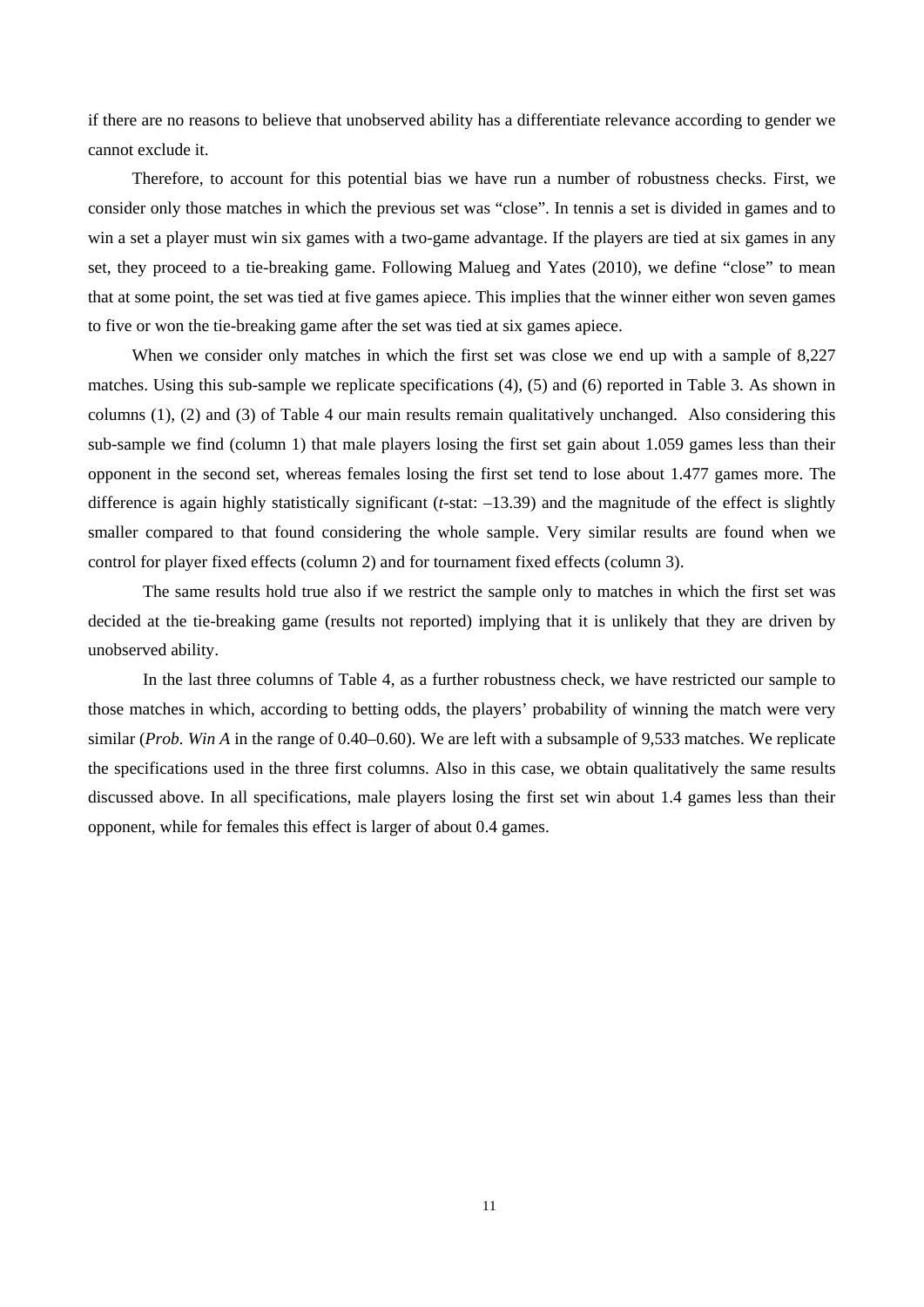|                                |             | Close          |             |             | Similar     |             |
|--------------------------------|-------------|----------------|-------------|-------------|-------------|-------------|
|                                |             | Matches        |             |             | Probability |             |
|                                | (1)         | (2)            | (3)         | (4)         | (5)         | (6)         |
| Lost I set                     | $-1.059***$ | $-1.089***$    | $-1.055***$ | $-1.385***$ | $-1.395***$ | $-1.378***$ |
|                                | (0.087)     | (0.092)        | (0.087)     | (0.086)     | (0.091)     | (0.087)     |
| Female                         | 0.017       |                | $-0.006$    | 0.349       |             | 0.369       |
|                                | (0.203)     |                | (0.219)     | (0.533)     |             | (0.540)     |
| Female <sup>*</sup> Lost Lset  | $-0.400***$ | $-0.354**$     | $-0.415***$ | $-0.388***$ | $-0.335**$  | $-0.394***$ |
|                                | (0.139)     | (0.150)        | (0.140)     | (0.127)     | (0.134)     | (0.128)     |
| Prob. Win A                    | $4.221***$  | $4.104***$     | $4.252***$  | $4.537***$  | $4.206***$  | $4.627***$  |
|                                | (0.203)     | (0.262)        | (0.205)     | (0.693)     | (0.743)     | (0.696)     |
| Female*(Prob. Win A)           | 0.184       | 0.041          | 0.138       | $-0.376$    | $-0.435$    | $-0.420$    |
|                                | (0.317)     | (0.393)        | (0.320)     | (1.037)     | (1.107)     | (1.042)     |
| Controls: Rest Diff; Surfaces; | <b>YES</b>  | <b>YES</b>     | <b>YES</b>  | YES         | <b>YES</b>  | <b>YES</b>  |
| Round: Year: Month             |             |                |             |             |             |             |
| Tournament fixed effects       | NO.         | N <sub>O</sub> | <b>YES</b>  | NO.         | NO.         | <b>YES</b>  |
| Player fixed effects           | NO.         | YES            | NO.         | NO.         | YES         | NO.         |
| <b>Observations</b>            | 8,227       | 8,227          | 8,227       | 9,533       | 9,533       | 9,533       |
| <b>Adjusted R-squared</b>      | 0.141       | 0.140          | 0.144       | 0.072       | 0.071       | 0.072       |

**Table 4. OLS estimates. Close Matches and Matches with Similar Probability of Winning**

Notes: The Table reports OLS estimates. The dependent variable is *Game Difference II Set*. Standard errors (reported in parentheses) are corrected for heteroskedasticity. The symbols \*\*\*, \*\*, \* indicate that coefficients are statistically significant, respectively, at the 1, 5, and 10 percent level.

#### *3.2. Gender differences according to match relevance, players' ability and experience*

In this sub-section we investigate whether players' response to previous set results is heterogeneous according to the magnitudes of the stakes at hand, to players' relative ability and to players experience.

We firstly investigate whether the gender differences in response to the negative result at the first set changes when the importance of the match is higher (on the role of the importance of success see the discussion in Dohmen, 2008). At this aim we have built a variable *Final* taking the value of 1 when the round of the match is a final and three interaction terms. The first interaction term *Final*\* *Lost I set* is aimed at catching any difference in response to having lost the first set for male players when the tournament has reached its final match. The second interaction term *Final*\**Female* takes into account any difference in female behavior in the last round of the tournament, while the third interaction term *Final\*Lost I set*\**Female* shows whether female players, having lost the first set, react differently during a final compared to how they react in matches at an earlier stage of the tournament.

Estimates are reported in Table 5 in which we replicate the specifications of Table 4. Losing the first set in a final match produces a negative effect on the probability of winning the second set, however, for males during a final match this effect is much smaller compared to that they experience in less challenging matches – in the first specification it amounts to  $0.471$  (=-1.262+0.791), that is, less than half of the effect experienced in the other matches (–1.262). On the contrary, female players who have reached a final match are more negatively affected by having lost the first set compared to what happens at earlier stages of the tournament. The interaction term *Final\*Lost I set*\**Female* is negative, statistically significant and quite large in magnitude. During a final match a female player who has lost the first set wins 2.768 games less (=– 1.262–0.512–0.994) than her opponent in the second set.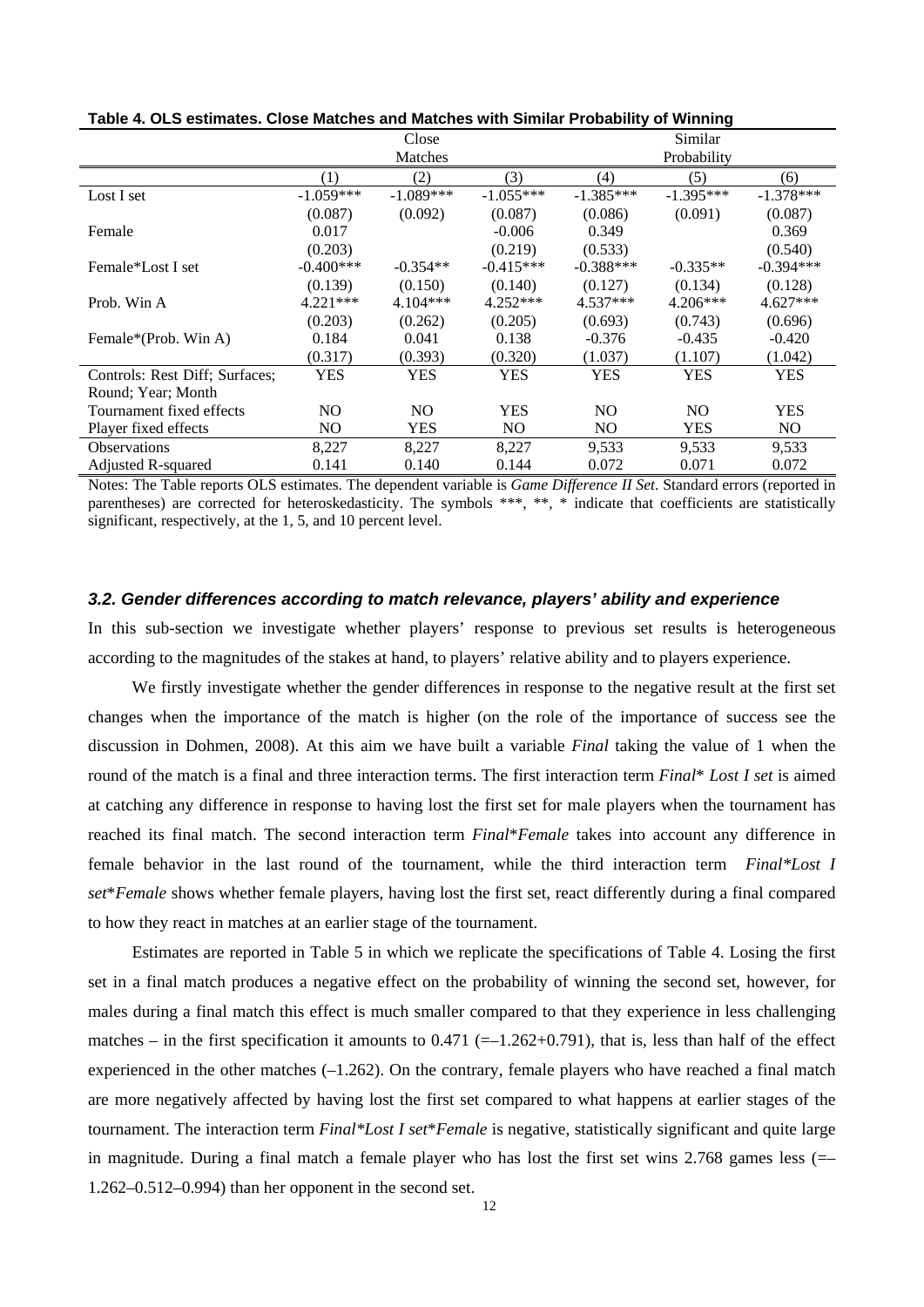We have also experimented considering among high stakes matches semi-finals in addition to finals and we find very similar results.

This result is consistent with the idea that women are more sensitive – and show more stronger emotional reactions – to situations that generate pressure, since during a final match the pressure deriving from having lost the first set is amplified by the importance of the match.

|                                         | (1)         | (2)         | (3)            |
|-----------------------------------------|-------------|-------------|----------------|
| Lost I set                              | $-1.262***$ | $-1.256***$ | $-1.260***$    |
|                                         | (0.049)     | (0.050)     | (0.049)        |
| Female                                  | $-0.137$    |             | $-0.137$       |
|                                         | (0.102)     |             | (0.109)        |
| Female*Lost I set                       | $-0.512***$ | $-0.507***$ | $-0.515***$    |
|                                         | (0.071)     | (0.073)     | (0.071)        |
| Final                                   | $-0.455**$  | $-0.534***$ | $-0.470***$    |
|                                         | (0.181)     | (0.186)     | (0.181)        |
| Final*Lost I set                        | $0.791***$  | $0.733***$  | $0.791***$     |
|                                         | (0.251)     | (0.255)     | (0.251)        |
| Final*Female                            | 0.368       | 0.300       | 0.388          |
|                                         | (0.283)     | (0.290)     | (0.284)        |
| Final*Lost I set*Female                 | $-0.994**$  | $-0.911**$  | $-0.986**$     |
|                                         | (0.394)     | (0.400)     | (0.395)        |
| Prob. Win A                             | $4.553***$  | 4.345***    | 4.564***       |
|                                         | (0.104)     | (0.129)     | (0.105)        |
| Female*(Prob. Win A)                    | $0.761***$  | $0.728***$  | $0.754***$     |
|                                         | (0.148)     | (0.178)     | (0.148)        |
| Controls:<br>Diff;<br>Surfaces;<br>Rest | <b>YES</b>  | <b>YES</b>  | <b>YES</b>     |
| Round; Year; Month                      |             |             |                |
| Tournament fixed effects                | NO.         | NO.         | <b>YES</b>     |
| Player fixed effects                    | NO.         | <b>YES</b>  | N <sub>O</sub> |
| Observations                            | 35,218      | 35,218      | 35,218         |
| Adjusted R-squared                      | 0.226       | 0.225       | 0.226          |

Notes: The Table reports OLS estimates. The dependent variable is *Game Difference II Set*. Standard errors (reported in parentheses) are corrected for heteroskedasticity. The symbols \*\*\*, \*\*, \* indicate that coefficients are statistically significant, respectively, at the 1, 5, and 10 percent level.

Pressure can also derive from facing higher ranked opponents who have a much higher probability of winning the match. As discussed above the interaction term *Female*\* *Prob. Win A* is always positive and quite relevant in magnitude, implying that the ex-ante difference in probability between players are much more important for females.

It could be that favorite players (those facing lower ranked opponents) react differently when losing the first set compared to underdog players. To investigate this aspect we run separate regressions for players who had a very high probability of winning the match (higher than  $67\%$ , corresponding to the  $75<sup>th</sup>$ percentile), for players with a very low probability of winning (lower than  $32\%$ , the  $25<sup>th</sup>$  percentile) and for players in between. Results are shown in the first three columns of Table 6. The gender difference in response to first set results does not seem related to the pressure deriving from facing particularly challenging opponents: the magnitude of the coefficient of interest is very similar in the three sub-samples.

Players' ability to respond to pressure can be acquired through experience and practice. To better investigate this issues we analyze the gender gap in response to first set results in relation to players'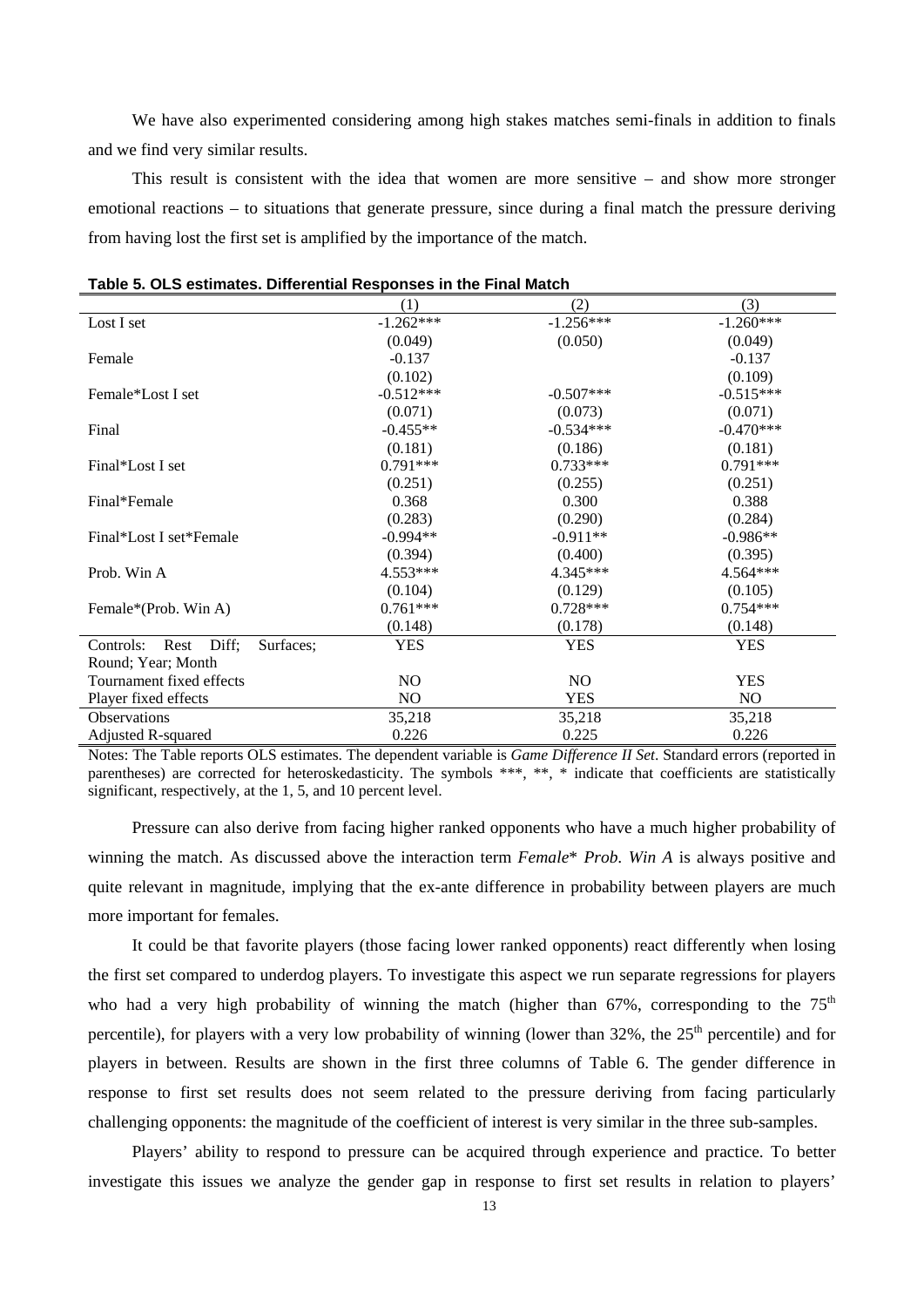experience. Unfortunately, data at hand do not provide information neither on players' age nor on their seniority as professional players. As a consequence, we use as a proxy of each player's experience the number of matches he/she has played in all the tournaments during the period 2007-2014 included in our dataset. Our variable takes values in the range 1-271. Then, we consider separately matches disputed by players belonging to the first quartile of the experience distribution (less than 50 matches), matches in the second and third quartile (between 50 matches and 156) and matches in the fourth quartile. As shown in columns 4, 5 and 6 of Table 6, it seems that male reaction to having lost the first tend to slightly improve with experience, while female reaction tend to remain unchanged (ranging from -1.7 to -1.8). However, these differences are not statistically significant, implying that the ability to deal with the emotions deriving from failure and success does not change much with experience.

|                                | $\left(1\right)$ | (2)         | (3)         | (4)                           | (5)                 | (6)                |
|--------------------------------|------------------|-------------|-------------|-------------------------------|---------------------|--------------------|
|                                |                  | Prob. Win A |             |                               | Experience          |                    |
|                                | $>=0.67$         | $>0.32 \&$  | $\leq 0.32$ | $\epsilon = 25$ <sup>th</sup> | $>25^{\text{th}}$ & | $>=75^{\text{th}}$ |
|                                |                  | < 0.67      |             |                               | < 75 <sup>th</sup>  |                    |
| Lost I set                     | $-1.248***$      | $-1.300***$ | $-1.052***$ | $-1.316***$                   | $-1.228***$         | $-1.128***$        |
|                                | (0.101)          | (0.064)     | (0.104)     | (0.095)                       | (0.065)             | (0.108)            |
| Female                         | $-0.937$         | 0.124       | $-0.405*$   | $-0.142$                      | $-0.027$            | $-0.498**$         |
|                                | (0.631)          | (0.249)     | (0.243)     | (0.216)                       | (0.156)             | (0.253)            |
| Female*Lost I set              | $-0.576***$      | $-0.522***$ | $-0.510***$ | $-0.421***$                   | $-0.572***$         | $-0.650***$        |
|                                | (0.147)          | (0.095)     | (0.153)     | (0.143)                       | (0.099)             | (0.145)            |
| Prob. Win A                    | $5.105***$       | $4.431***$  | 5.891***    | 4.739***                      | $4.477***$          | $3.751***$         |
|                                | (0.568)          | (0.306)     | (0.568)     | (0.242)                       | (0.158)             | (0.245)            |
| Female*(Prob. Win A)           | 1.878**          | 0.166       | $1.966**$   | $1.015***$                    | $0.381*$            | $1.436***$         |
|                                | (0.780)          | (0.452)     | (0.811)     | (0.344)                       | (0.226)             | (0.323)            |
| Controls: Rest Diff; Surfaces; | <b>YES</b>       | <b>YES</b>  | <b>YES</b>  | <b>YES</b>                    | <b>YES</b>          | <b>YES</b>         |
| Round: Year: Month             |                  |             |             |                               |                     |                    |
| Tournament fixed effects       | <b>YES</b>       | <b>YES</b>  | <b>YES</b>  | NO.                           | <b>YES</b>          | <b>YES</b>         |
| Player fixed effects           | NO.              | NO.         | NO.         | NO.                           | N <sub>O</sub>      | <b>YES</b>         |
| <b>Observations</b>            | 9202             | 17390       | 8626        | 8944                          | 17306               | 8968               |
| Adjusted R-squared             | 0.102            | 0.092       | 0.087       | 0.202                         | 0.195               | 0.208              |

Notes: The Table reports OLS estimates. The dependent variable is *Game Difference II Set*. Standard errors (reported in parentheses) are corrected for heteroskedasticity. The symbols \*\*\*, \*\*, \* indicate that coefficients are statistically significant, respectively, at the 1, 5, and 10 percent level.

#### *4. Gender Differences in Reaction to a Balanced Outcome*

When the match goes to a third set players have both won a set. With respect to the situation at the beginning of the second set, in the third set players are in a symmetric condition and have received two contrasting feedbacks on their performance, one positive and one negative. Even if players are in a symmetric conditions, the psychological emotions deriving from winning and losing might still be relevant: the loser of the second set might experience some immediate feelings of stress and discouragement, while the winner might feel excitement.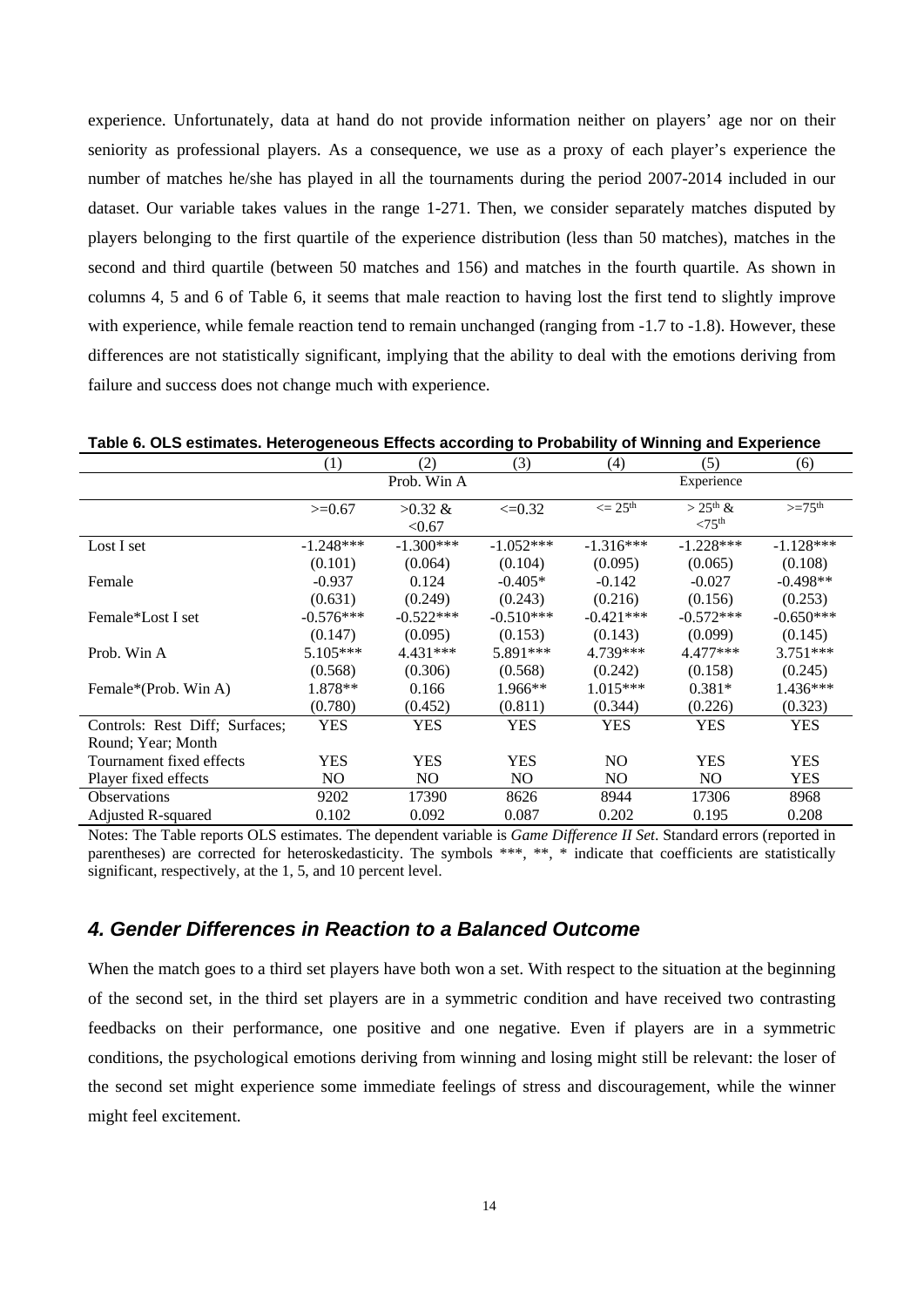To investigate whether this is the case and whether these reactions differ according to gender we have estimated an OLS model using as dependent variable *Game Difference III set* and *Lost II set* as main explanatory variable.

We estimate the same specifications of Table 3 and we report results in Table 7. Notice that the number of observations is much smaller (11,690), since only a third of the matchpes ends to the third set. In all specifications players losing the second set gain about 0.30 games less than their opponent in the third set. Although we still find a "momentum effect" of the second set on third set performance, the magnitude of the effect is much smaller compared to that produced by *Lost I set* on second set performance, probably because, as discussed above, when the contest goes to a third set players face symmetric conditions and have received mixed feedbacks: as a consequence, the behavioral reaction to having lost the second set is less pronounced.

The interaction term *Female\*(Lost II set)* is negative but far from being statistically significant implying that males and females react similarly to the second set outcome. Probably, females in a balanced condition feel less pressured (in comparison to the second set unbalanced situation) and their performance in the third set is little affected.

The same qualitative results are found when we consider as main explanatory variable *Difference in Games II set* (not reported) and when we consider as dependent variable the probability of winning the third set (see Appendix).

|                                | (1)            | (2)          | (3)            | (4)         | (5)         | (6)         |
|--------------------------------|----------------|--------------|----------------|-------------|-------------|-------------|
| Lost II set                    | $-0.318***$    | $-0.320***$  | $-0.298***$    | $-0.297***$ | $-0.259***$ | $-0.291***$ |
|                                | (0.080)        | (0.077)      | (0.077)        | (0.077)     | (0.081)     | (0.077)     |
| Female                         | 0.132          | $0.138*$     | $0.137*$       | 0.225       |             | 0.218       |
|                                | (0.082)        | (0.082)      | (0.082)        | (0.159)     |             | (0.174)     |
| Female* Lost II set            | $-0.061$       | $-0.071$     | $-0.077$       | $-0.078$    | $-0.070$    | $-0.074$    |
|                                | (0.117)        | (0.114)      | (0.113)        | (0.113)     | (0.119)     | (0.114)     |
| <b>Ranking Diff</b>            | $-0.007***$    | $-0.002$ *** |                |             |             |             |
|                                | (0.000)        | (0.000)      |                |             |             |             |
| <b>Betting Odds Diff</b>       |                | $-0.297***$  |                |             |             |             |
|                                |                | (0.013)      |                |             |             |             |
| Prob. Win A                    |                |              | $5.080***$     | $5.172***$  | 4.812***    | $5.201***$  |
|                                |                |              | (0.136)        | (0.181)     | (0.234)     | (0.182)     |
| Female*(Prob. Win A)           |                |              |                | $-0.177$    | 0.054       | $-0.191$    |
|                                |                |              |                | (0.269)     | (0.327)     | (0.271)     |
| Controls: Rest Diff; Surfaces; | N <sub>O</sub> | NO           | <b>YES</b>     | <b>YES</b>  | <b>YES</b>  | <b>YES</b>  |
| Round; Year; Month             |                |              |                |             |             |             |
| Tournament fixed effects       | NO.            | NO.          | N <sub>O</sub> | NO.         | NO.         | <b>YES</b>  |
| Player fixed effects           | NO.            | NO.          | NO.            | NO.         | <b>YES</b>  | NO.         |
| <b>Observations</b>            | 11,690         | 11,621       | 11,647         | 11,647      | 11,647      | 11,647      |
| Adjusted R-squared             | 0.040          | 0.092        | 0.102          | 0.102       | 0.108       | 0.102       |

**Table 7. OLS estimates. Game Difference in the Third Set. Whole Sample**

Notes: The Table reports OLS estimates. The dependent variable is *Game Difference III Set*. Standard errors (reported in parentheses) are corrected for heteroskedasticity. The symbols \*\*\*, \*\*, \* indicate that coefficients are statistically significant, respectively, at the 1, 5, and 10 percent level.

In Table 8 we focus on close matches, that is, matches for which the second set ended in 7-5, 5-7 or with a tie-break game (columns 1, 2 and 3) and on matches in which players' had similar probability of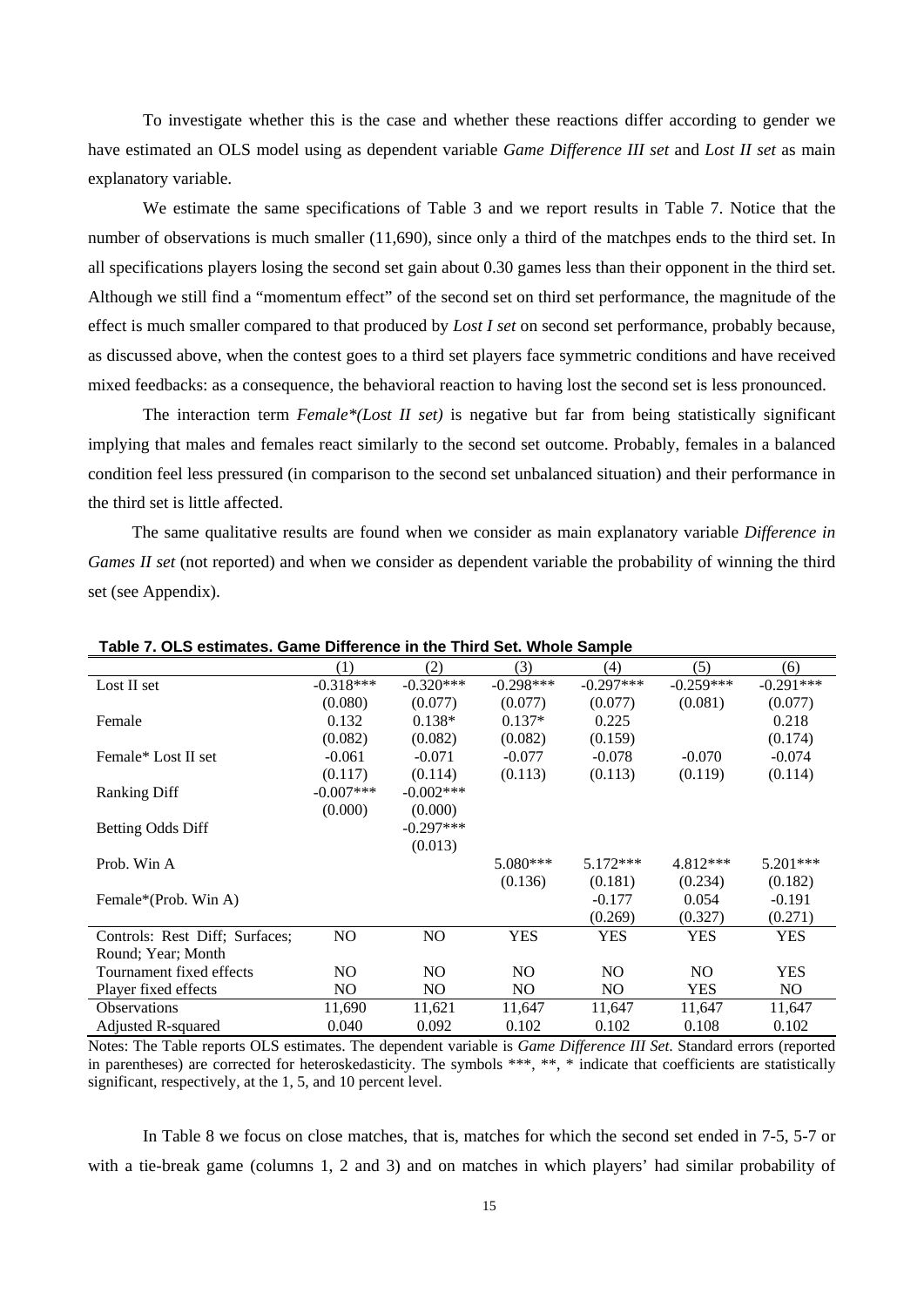winning, ranging from 40% to 60% (columns 4, 5 and 6). In both cases, we find that losing the second set leads to a negative effect on players' performance at the third set but there is not any statistically significant difference between males and females.

Thus, our evidence suggests the existence of a "momentum effect" also in the third set, although with a much lower magnitude with respect to the second set. More importantly, males and females show similar reactions when they find themselves in a balanced situation and receive one positive and one negative feedback from their previous performance.

|                                |                | <b>Close Matches</b> |            |             | Similar     |             |
|--------------------------------|----------------|----------------------|------------|-------------|-------------|-------------|
|                                |                |                      |            |             | probability |             |
|                                | (1)            | (2)                  | (3)        | (4)         | (5)         | (6)         |
| Lost II set                    | $-0.294**$     | $-0.217$             | $-0.293**$ | $-0.644***$ | $-0.506***$ | $-0.671***$ |
|                                | (0.142)        | (0.163)              | (0.145)    | (0.144)     | (0.161)     | (0.147)     |
| Female                         | 0.401          |                      | 0.311      | $-0.837$    |             | $-0.973$    |
|                                | (0.311)        |                      | (0.348)    | (0.877)     |             | (0.903)     |
| Female*Lost II set             | $-0.066$       | $-0.046$             | $-0.102$   | 0.395       | 0.337       | 0.378       |
|                                | (0.226)        | (0.259)              | (0.231)    | (0.212)     | (0.236)     | (0.217)     |
| Prob. Win A                    | $5.253***$     | 4.854***             | $5.272***$ | 1.551       | 1.457       | 1.917       |
|                                | (0.348)        | (0.472)              | (0.354)    | (1.724)     | (1.929)     | (1.759)     |
| Female*(Prob. Win A)           | $-0.681$       | $-0.540$             | $-0.555$   | $2.872**$   | $2.534*$    | $2.943**$   |
|                                | (0.549)        | (0.736)              | (0.567)    | (1.162)     | (1.328)     | (1.184)     |
| Controls: Rest Diff: Surfaces: | <b>YES</b>     | <b>YES</b>           | <b>YES</b> | <b>YES</b>  | <b>YES</b>  | <b>YES</b>  |
| Round: Year: Month             |                |                      |            |             |             |             |
| Tournament fixed effects       | N <sub>O</sub> | NO.                  | <b>YES</b> | NO.         | NO.         | <b>YES</b>  |
| Player fixed effects           | NO.            | <b>YES</b>           | NO.        | NO.         | <b>YES</b>  | NO.         |
| <b>Observations</b>            | 3,108          | 3,108                | 3,108      | 3604        | 3604        | 3604        |
| Adjusted R-squared             | 0.090          | 0.090                | 0.092      | 0.008       | 0.020       | 0.005       |
|                                |                |                      |            |             |             |             |

**Table 8. Close Matches and Matches with Similar Probability of Winning** 

Notes: The Table reports OLS estimates. The dependent variable is *Game Difference II Set*. Standard errors (reported in parentheses) are corrected for heteroskedasticity. The symbols \*\*\*, \*\*, indicate that coefficients are statistically significant, respectively, at the 1, 5, and 10 percent level.

## *5. Concluding Remarks*

Gender gaps are particularly relevant at the top of the organizational hierarchies suggesting that a relevant part of gender inequalities arises in competitive settings such as promotion tournaments. Since promotion systems have typically the structure of sequential tournaments the gender gaps might be fostered by the different psychological reactions of men and women to success and failure experienced at the different stages of a contest.

To investigate this issue we have used a large dataset from men's and women's professional tennis tournaments. Tennis matches are particularly well suited to study whether males and females behave differently in dynamic contests since the outcome is determined in separate stages. Men and women might experience different psychological reactions to on-going outcomes, for instance because women tend to interpret a negative result as an indicator of their self-worth rather than an episodic event, with adverse consequences on their self-esteem, or because females tend to choke under the pressure of lagging behind.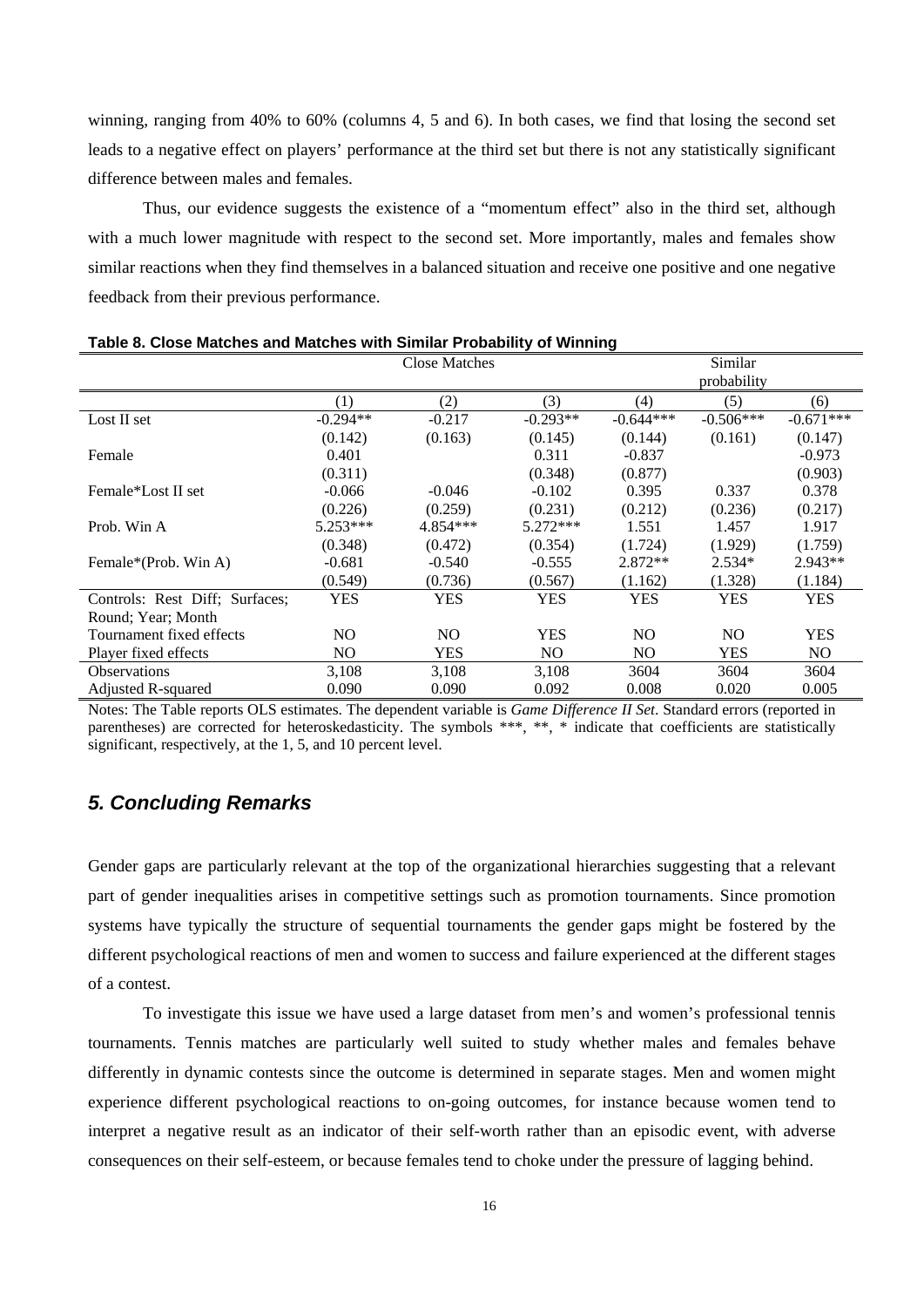We have found that women tend to experience a stronger discouragement effect than men when losing the first set: while male players losing the first set lose about 1.2 games more than their opponent in the second set, females losing the first set tend to lose about 1.8 games more. On the other hand, we do not found gender differences in response to second set results: both male and female players who won the second set are equally more likely to win also the third set.

This evidence might depend on the fact that losing the first set creates an unbalanced situation among players. For the player falling behind there is a high risk of failure and thus a strong psychological pressure to succeed in the second set and women might be less capable to deal with emotions deriving from the need of catching up. In addition, the negative outcome of the first set represents a feedback that women might handle with more difficulties.

In contrast, in those situations in which women feel in a balanced condition with respect to their opponent and in which there is not only negative feedback – as in the third set of a tennis match – the psychological pressure is less strong and women are as good as men to handle it.

 The idea that females react differently from males especially in those situations characterized by a high level of pressure is also supported by the heterogeneous effect we have found in relation to the relevance of the match. Our results show indeed that when stakes become larger, such as in finals, the negative effect of losing the first set on second set performance becomes smaller for males but it increases in magnitude for females.

Our results are robust to the inclusion of many controls such as players' ranking, betting odds, tournament and players fixed effect. They also hold when in order to better take into account players' ability we restrict our analysis to those matches in which the previous set was close and when we consider only the matches involving players with very similar probability of winning.

Our findings can explain gender differences arising in a variety of situations in which subjects compete sequentially and receive feedback on their interim performance – competitions to land a good job, competitions for promotion in firms and public organizations, political elections, sports competitions, and so on.

#### *References*

- Apesteguia, J., and I. Palacios-Huerta (2010), "Psychological Pressure in Competitive Environments: Evidence from a Randomized Natural Experiment", *American Economic Review*, 100, 2548-2564.
- Azmat, G., and Petrongolo, B. (2014). "Gender and the labor market: What have we learned from field and lab experiments?", *Labour Economics*, 30, 32-40.
- Banko L., Leeds E., Leeds M. (2014), Gender Differences in Response to Setbacks: Evidence from Professional Tennis, Department of Economics DETU Working Paper No.02.
- Bar-Eli M., Avugos S., Raab M. (2006), Twenty years of "hot hand" research: Review and critique, *Psychology of Sport and Exercise*, 7(6), pp. 525-553.
- Baumeister, R. F. (1985). Choking under pressure: self-consciousness and paradoxical effects of incentives on skillful performance. *Journal of Personality and Social Psychology*. 46, 610-620.
- Bertrand, M., (2011), New Perspectives on Gender, *Handbook of Labor Economics*, vol. 4b, Amsterdam: North-Holland.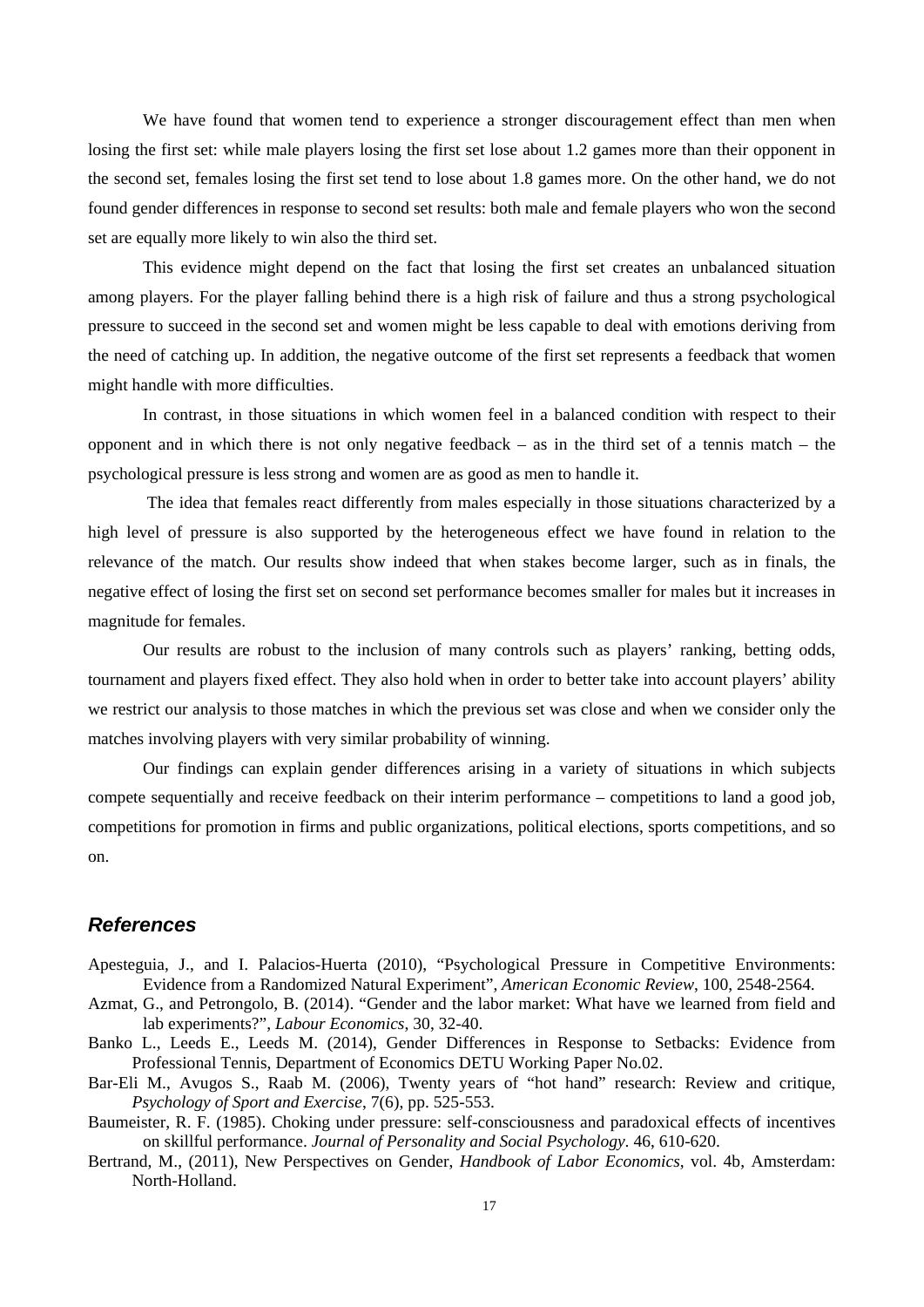- Brody, L., 1993. On understanding gender differences in the expression of emotion. In: Ablon, Steven L., Brown, Daniel, Khantzian, Edward J., Mack, John E. (Eds.), *Human Feelings: Explorations in Affect Development and Meaning*. Analytic Press, Hillsdale, NJ, pp. 87–121.
- Buser T. (2014), The Impact of Losing in a Competition on the Willingness to Seek Further Challenges, *CESifo Working Paper Series* No. 4904.
- Croson, R., and U. Gneezy, (2009), Gender Differences in Preferences, *Journal of Economic Literature*, 47 (2), pp. 448–74.
- Dohmen, T. (2008), "Do professionals choke under pressure?", *Journal of Economic Behavior & Organization*, 65(3), 636-653.
- Dweck C. (2000), *Self-theories: Their role in motivation, personality, and development*, Psychology Press.
- Fehr-Duda, H., de Gennaro, M., Schubert, R., 2006. Gender, financial risk, and probability weights. *Theory and Decision* 60, 283–313.
- Feri, F., Innocenti, A., and Pin, P. (2013). Is there psychological pressure in competitive environments?. *Journal of Economic Psychology*, 39, 249-256.
- Fu Q., Ke C., Tan, F. (2013), Success breeds success or pride goes before a fall. Teams and Individuals in Best-of-Three Contests, *Max Planck Institute for Tax Law and Public Finance*, Working Paper n. 06.
- Fujita, F., Diener E., Sandvik E. (1991), Gender differences in negative affect and well-being: The case for emotional intensity, *Journal of Personality and Social Psychology*, 61(3), 427-434.
- Gauriot, R., and Page, L. (2014), "Does success breed success? A quasi-experiment on strategic momentum in dynamic contests", (No. 028). *QUT Business School*.
- Giampaolo F. and J. Levey (2013), Championship Tennis,
- Gill, D. and Prowse V. (2014), Gender Differences and Dynamics in Competition: The Role of Luck, *Quantitative Economics*, forthcoming.
- Grossman, M, and Wood W. (1993), Sex differences in intensity of emotional experience: A social role interpretation, *Journal of Personality and Social Psychology*, 65(5), pp. 1010-1022.
- Jetter, M. and Walker J. (2015), Good Girl, Bad Boy: Corrupt Behavior in Professional Tennis, *Center for Research in Economics and Finance (CIEF)*, Working Papers, No. 04.
- Johnson, M. and Helgeson, V. S. (2002). Sex differences in response to evaluative feedback: A field study, *Psychology of Women Quarterly*, 26(3), pp. 242-251.
- Klaassen F. and Magnus J. (2001), Are Points in Tennis Independent and Identically Distributed? Evidence From a Dynamic Binary Panel Data Model, *Journal of the American Statistical Association*, 96(545), pp. 500-509.
- Kocher, M., Lenz, M., and Sutter, M. (2012), "Psychological pressure in competitive environments: New evidence from randomized natural experiments", *Management Science*, 58,8 1585-1591.
- Livingston J. (2012), The hot hand and the cold hand in professional golf, *Journal of Economic Behavior & Organization*, 81(1), pp. 172–184.
- Lundgren, D.C., and D.J. Rudawsky, (1998), Female and male college students' responses to negative feedback from parents and peers, *Sex Roles*, 39 (5–6), pp. 409–429.
- Mago S., R. Sheremeta, A. Yates (2013), Best-of-three contest experiments: Strategic versus psychological momentum, *International Journal of Industrial Organization*, 31(3), pp. 287-296.
- Malueg D. and Yates A. (2010), Testing contest theory: evidence from best-of-three tennis matches, *Review of Economics and Statistics*, 92(3), pp. 689-692.
- McPhee J. (1969), *Levels of the Game*, Macmillan.
- Mobius M., Niederle M, Niehaus P, Rosenblat T. (2011), Self-confidence management: theory and experimental evidence. *NBER working paper*.
- Niederle, M., and Vesterlund, L. (2011). Gender and competition. Annu. Rev. Econ., 3(1), 601-630.
- Paserman D. (2010), Gender differences in performance in competitive environments: evidence from professional tennis players, *Working Paper, Boston Univ.*
- Roberts, T.A., and Nolen-Hoeksama S. (1989), "Sex Differences in Reactions to Evaluative Feedback", *Sex Roles*, XXI (1989), pp. 725-747.
- Wozniak, D. (2012), Gender differences in a market with relative performance feedback: Professional tennis players, *Journal of Economic Behavior & Organization*, 83(1), 158-171.
- Wozniak, D., Harbaugh, W. T., and Mayr, U. (2014). The menstrual cycle and performance feedback alter gender differences in competitive choices. *Journal of Labor Economics*, 32(1), 161-198.